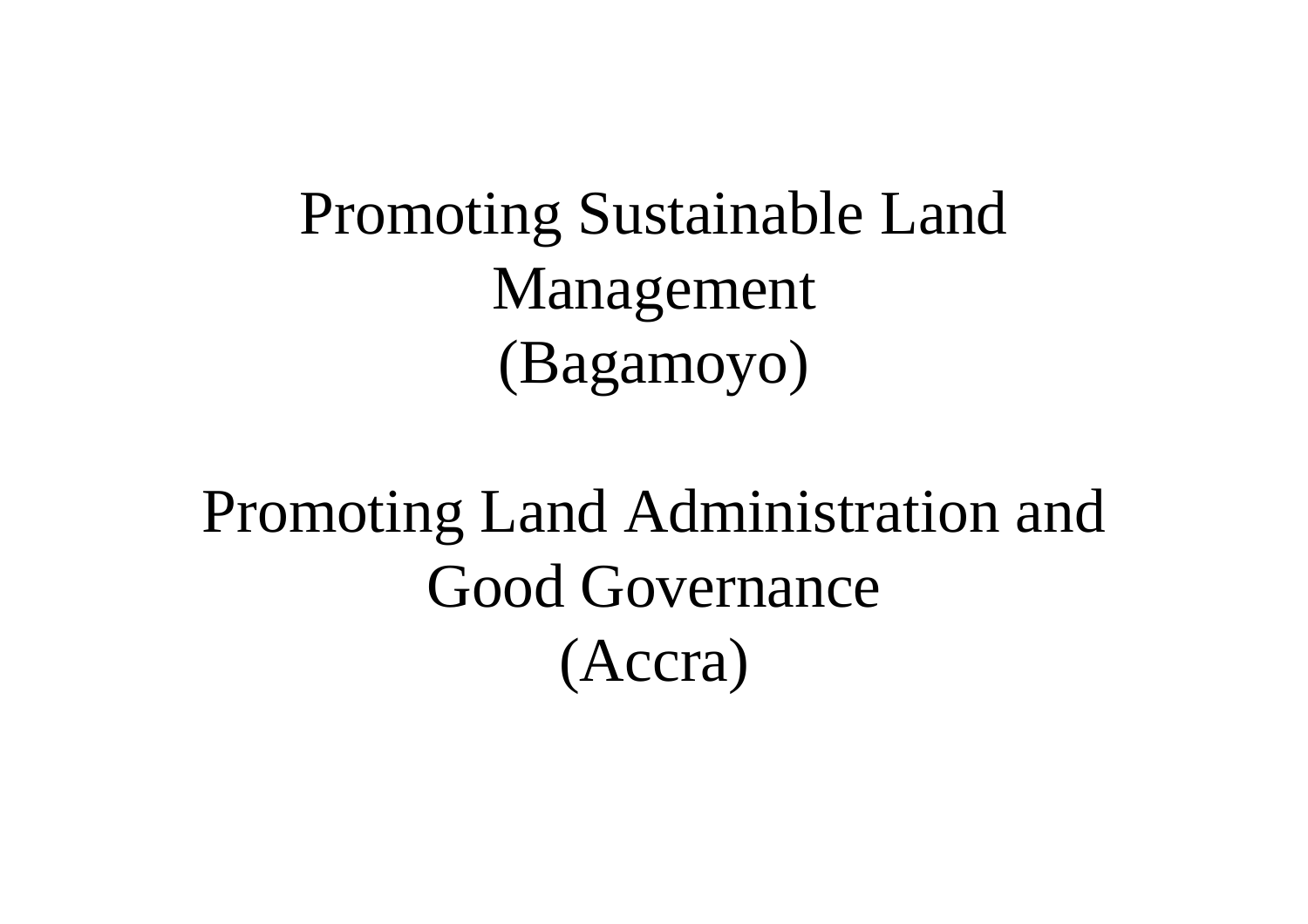# Outline

- Statement and context
- Emerging themes and Recommendations from FIG Accra, and
- Emerging themes from CASLE Bagamoyo
- Going Forward
- Round Up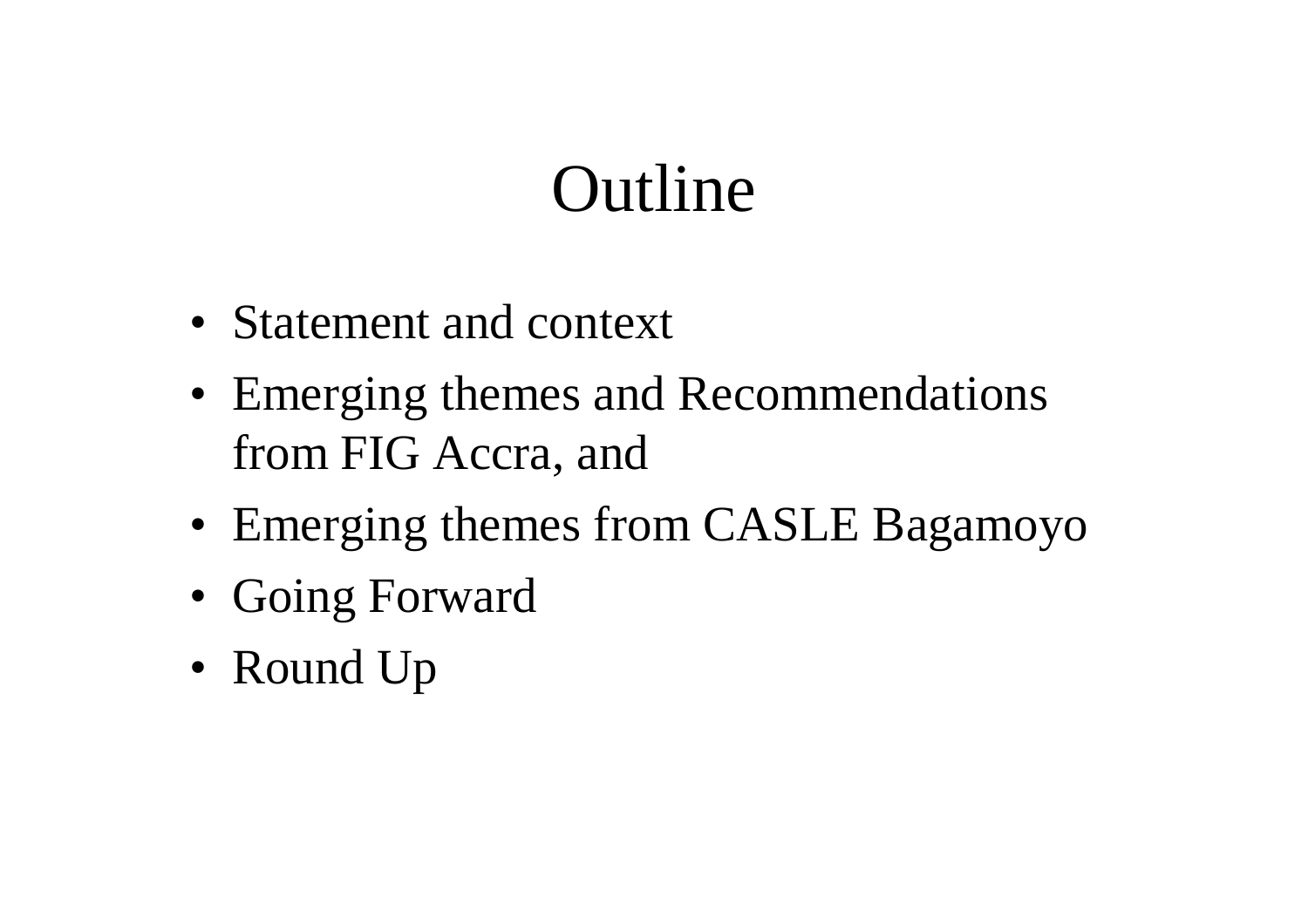#### *"*Our humanity will be decided by the fate of Africa"

*German President Prof. H. Köhler*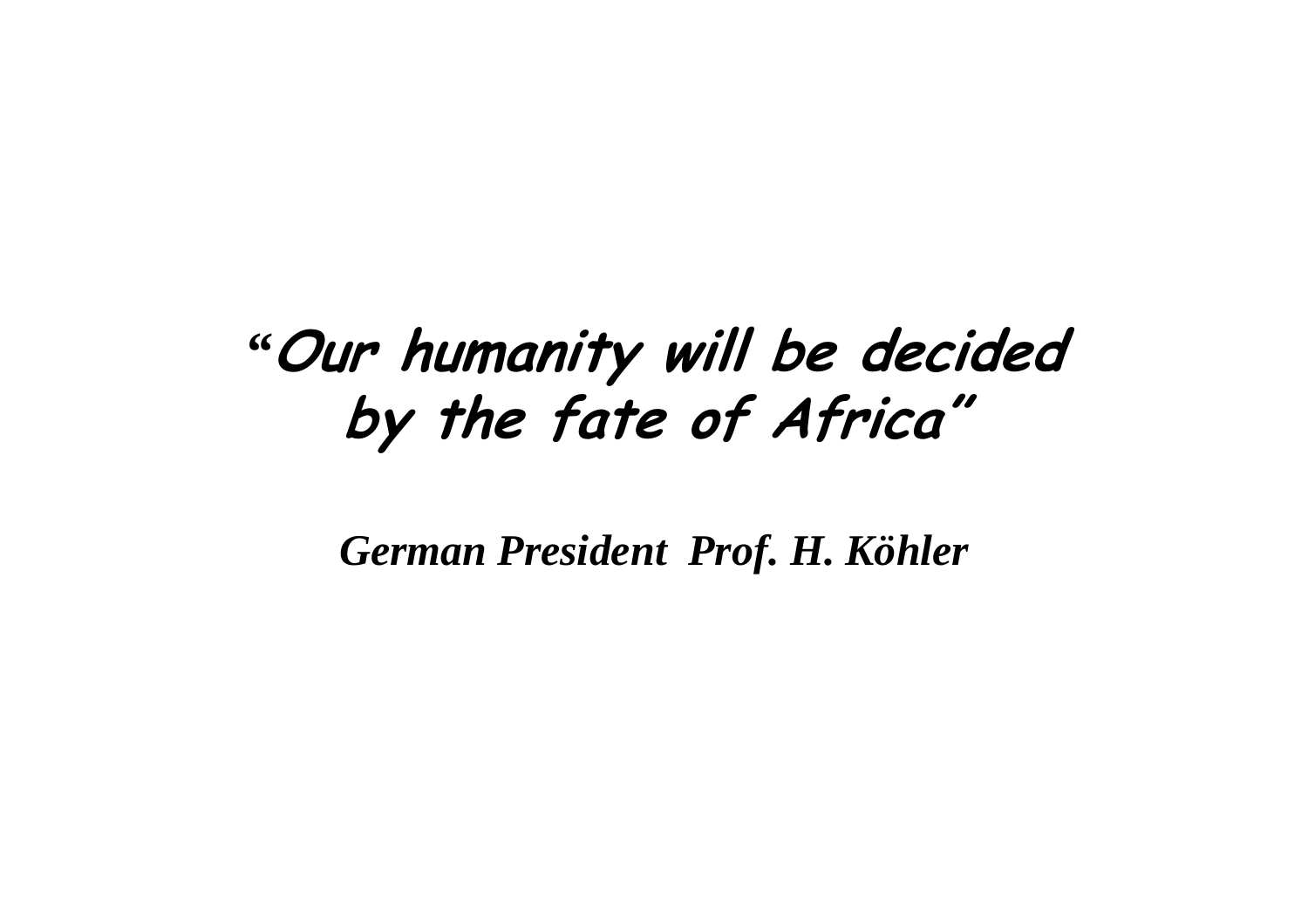# Responsibilities

- We see the problems of the day, and contribute to their solutions.
- We have responsibility to our...
	- –Profession,
	- Clients,
	- Humanity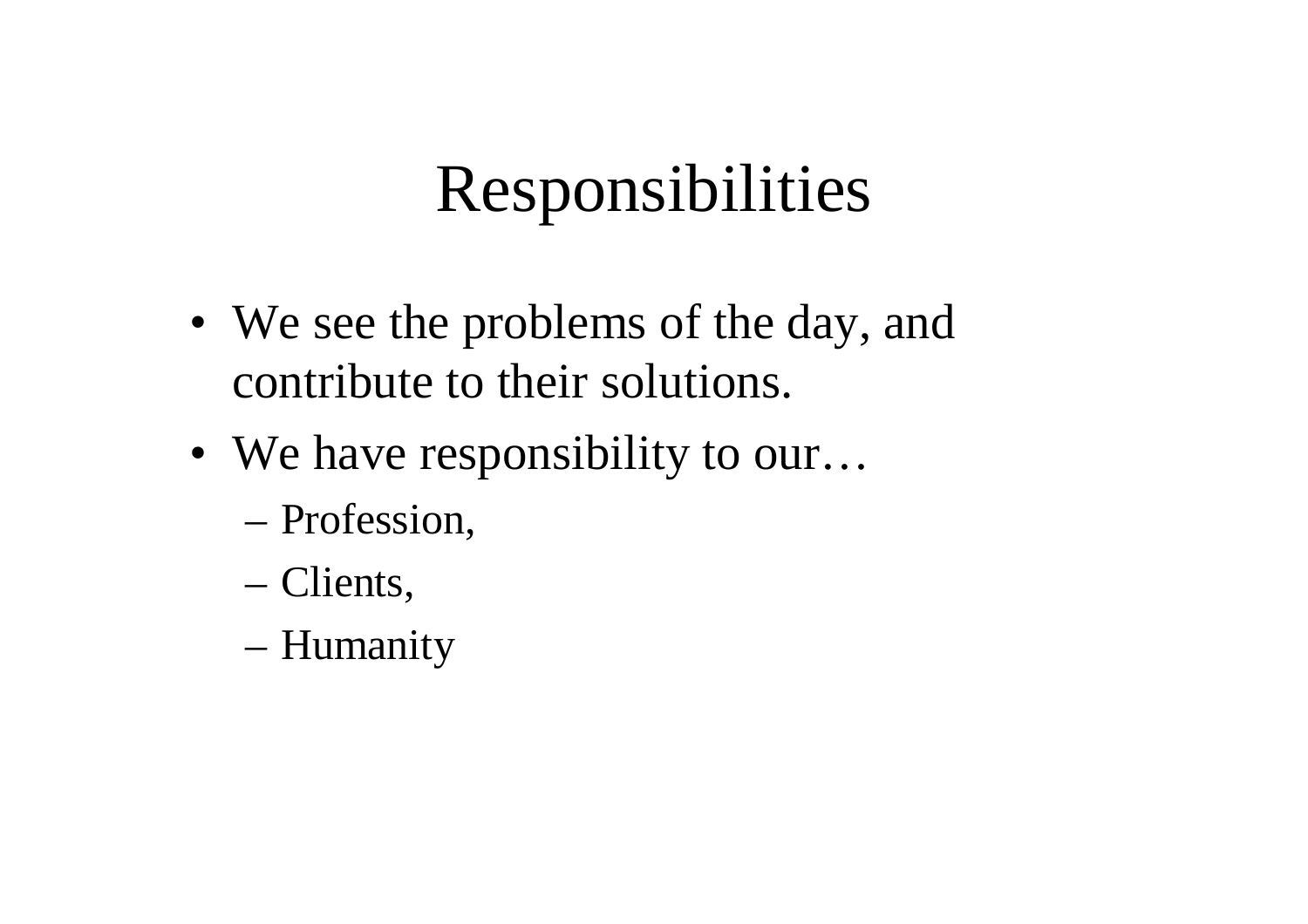#### *His Excellency J.A. Kufour, President of Ghana*

In the past surveyors were only regarded as technical people who were not involved in the solution of social and political issues;

"Those of you who are responsible for managing our physical environment are also involved in resolving the most profound moral problems of contemporary human existence"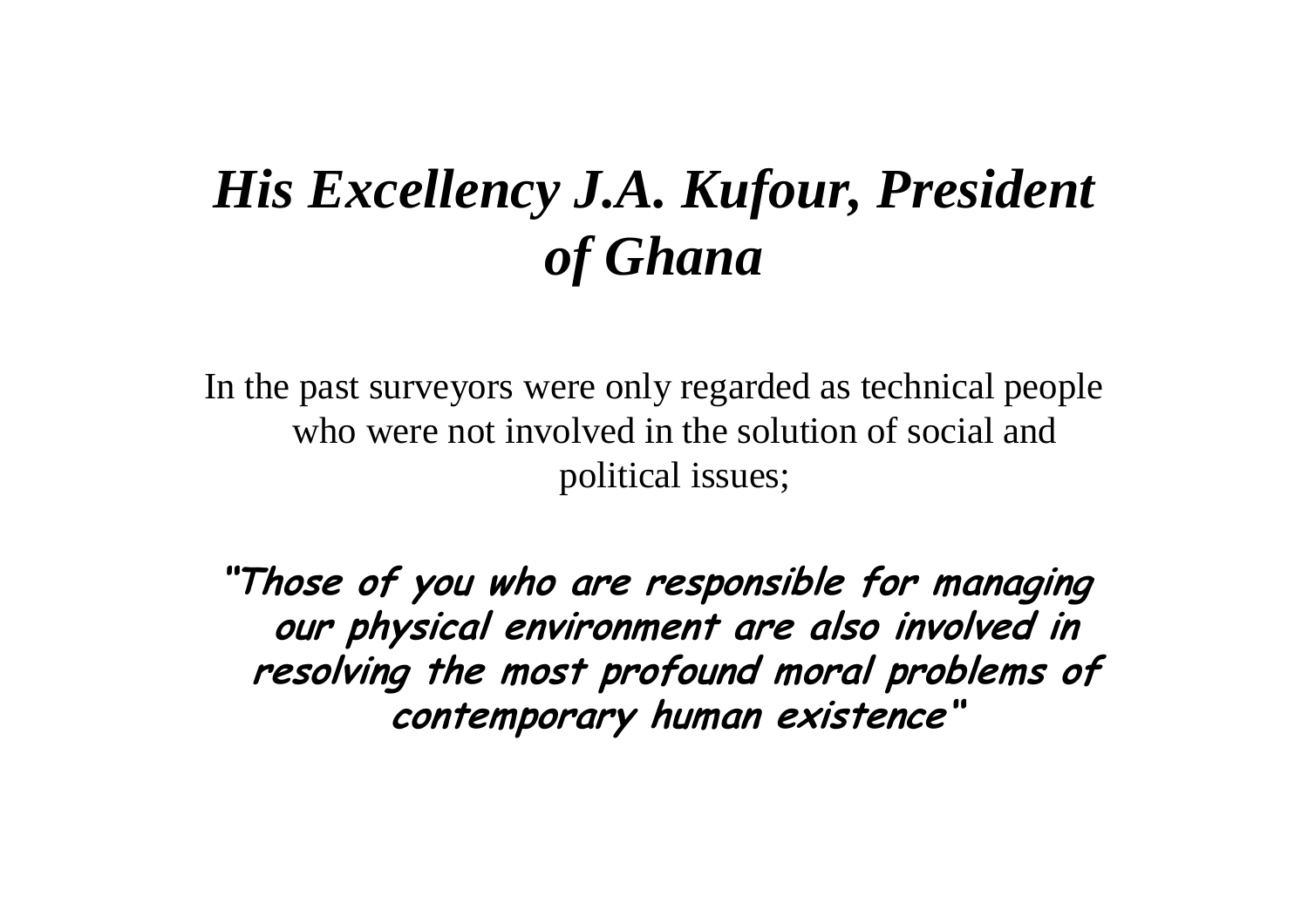# Emerging Themes

Accra, Ghana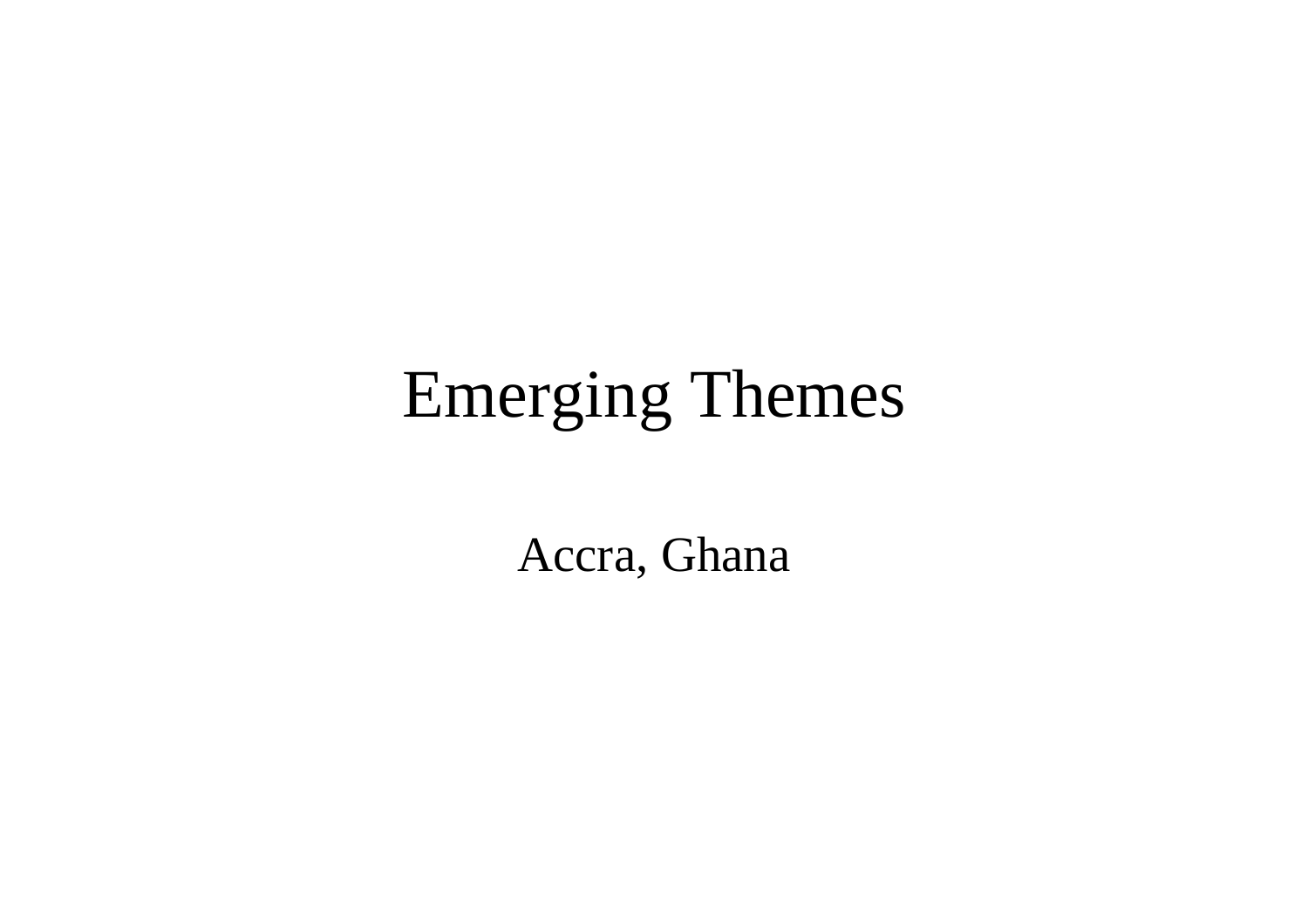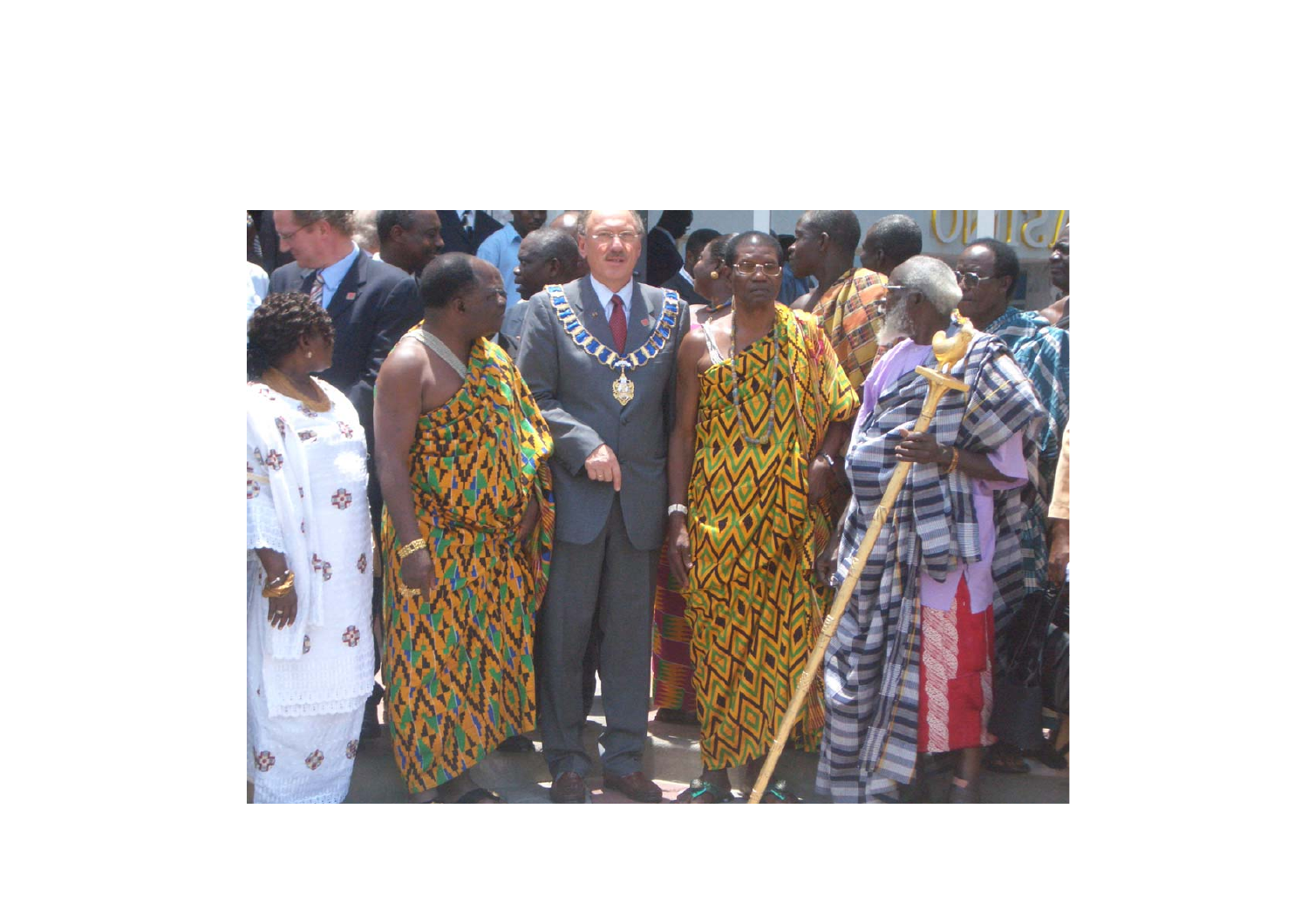# **Our Challenges**

The challenges for FIG and Surveyors can be considered as the  $3P$ 's...

Are we prepared enough? Do we have everywhere enough skills and competencies?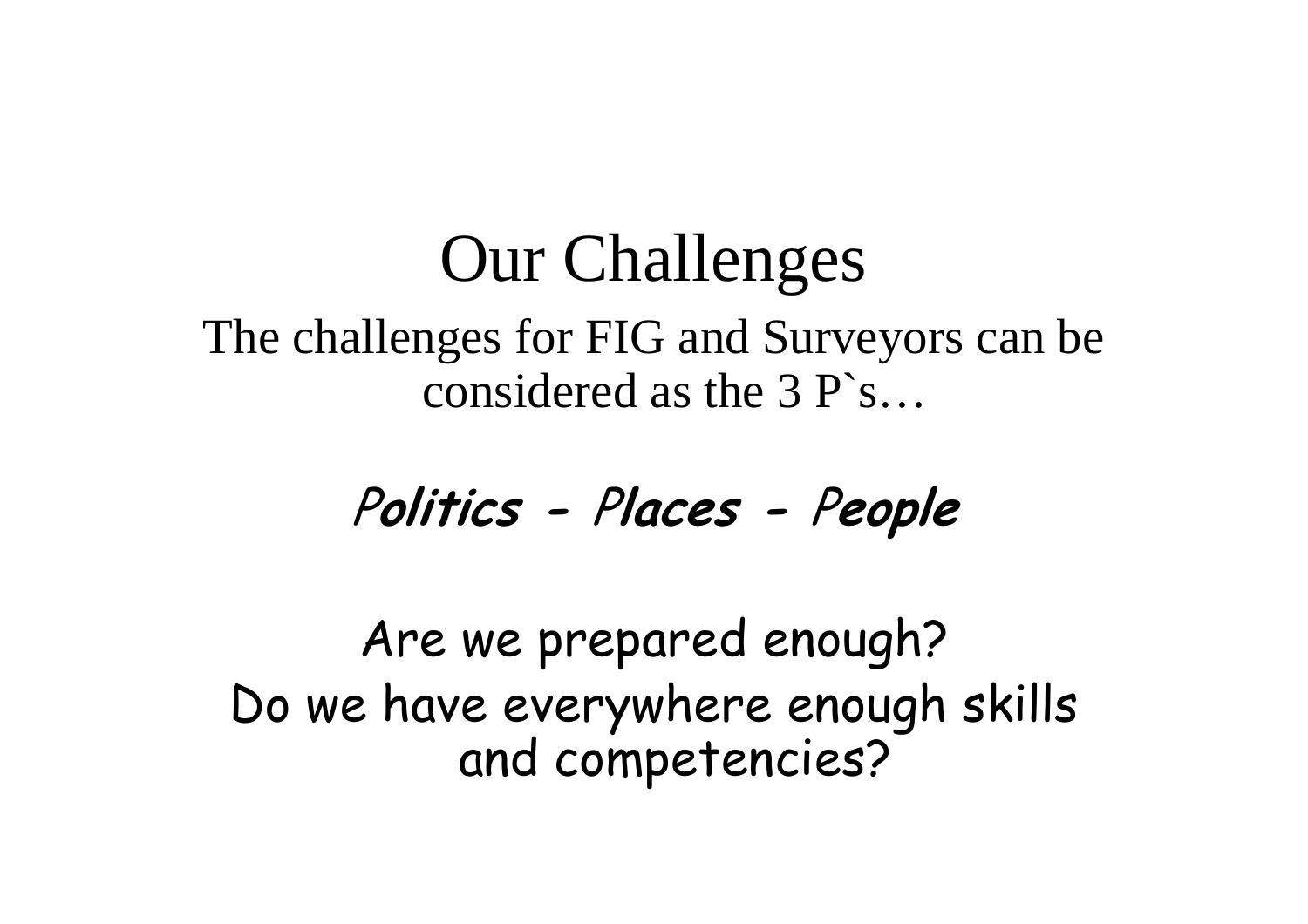### Themes

- Cadastre
- Spatial planning
- GIS
- Capacity & Education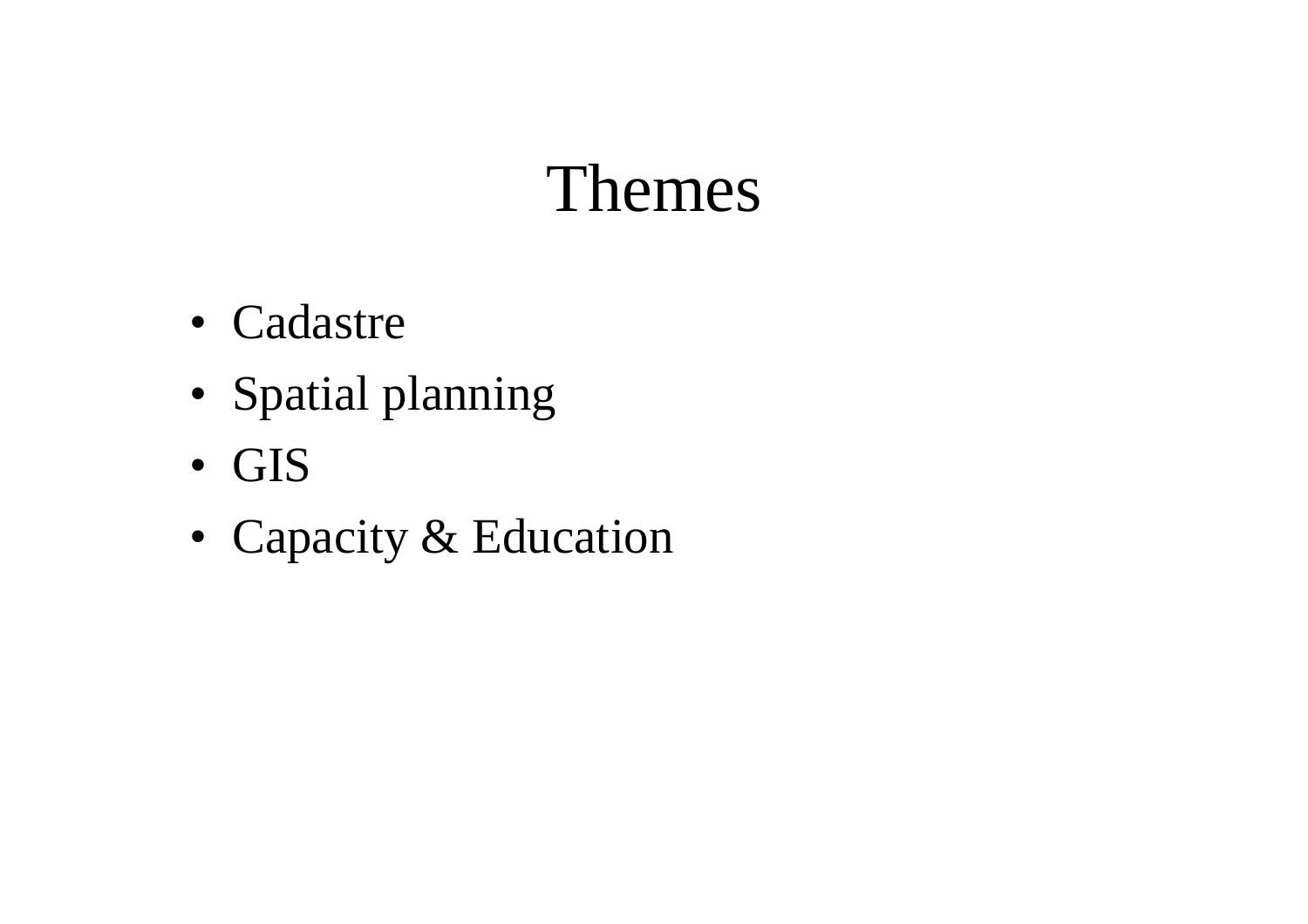## Challenges around Politics

Indigenous Approaches (e.g. respect for stools and customary rights) Public Administrative Approaches Good GovernancePublic Private Partnership

*Making them work in Parallel*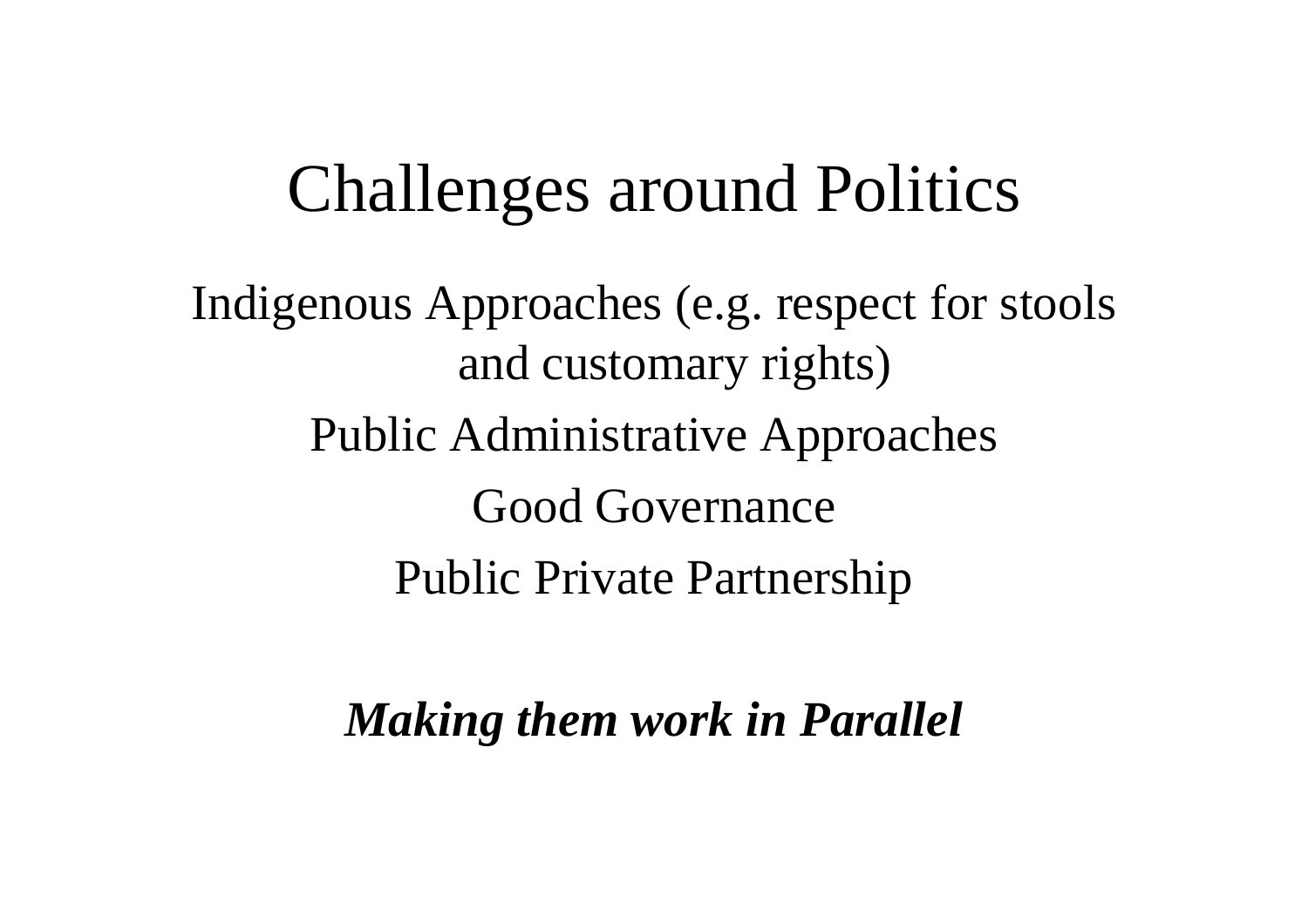Good Governance is mainly based on good land administration and needs both civil society and committed professionals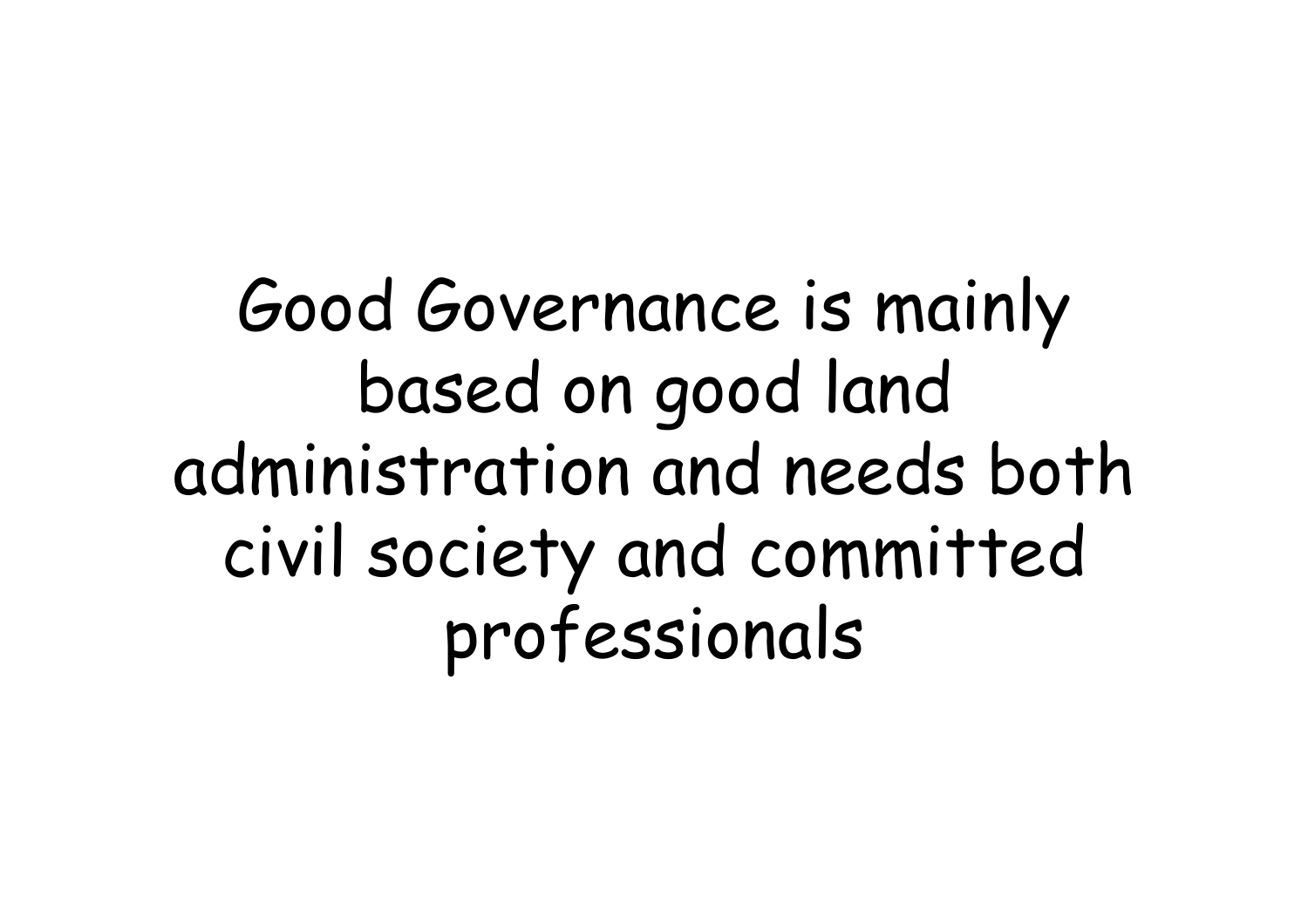# Challenges around Places

Space and Resources for People Rapid Urbanisation Sustaining Rural Communities Environmental Degradation

*Making the inter-relationships work*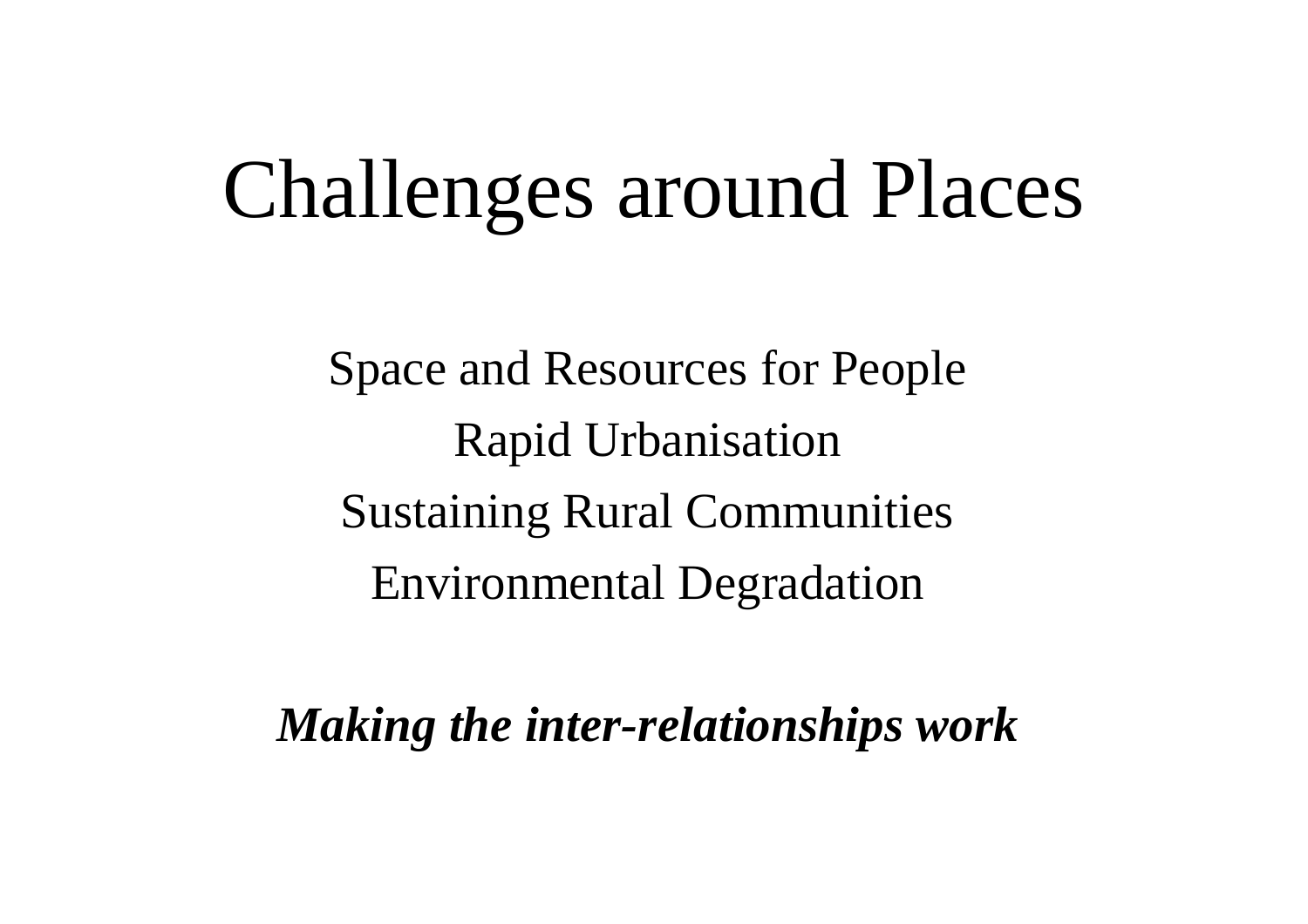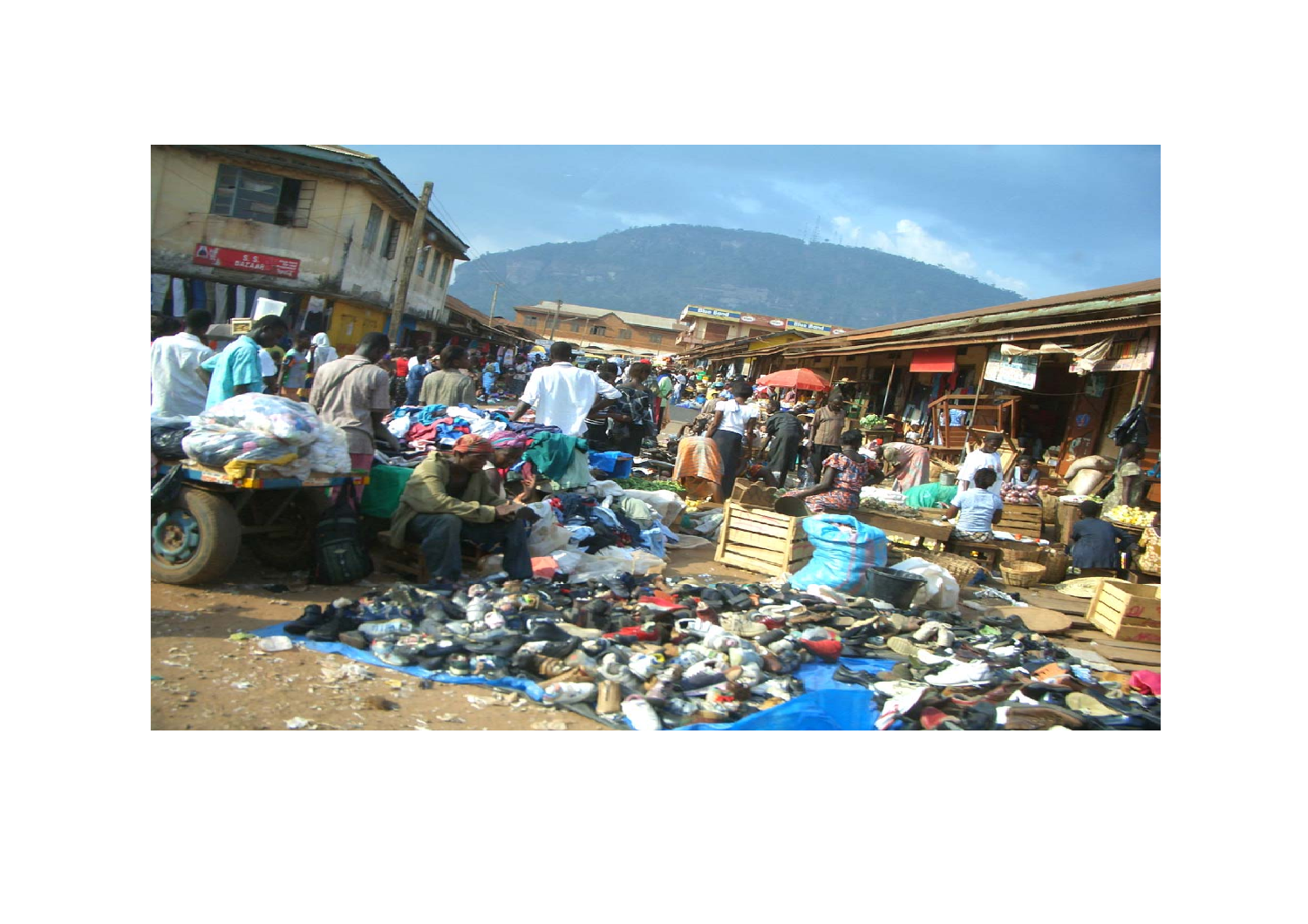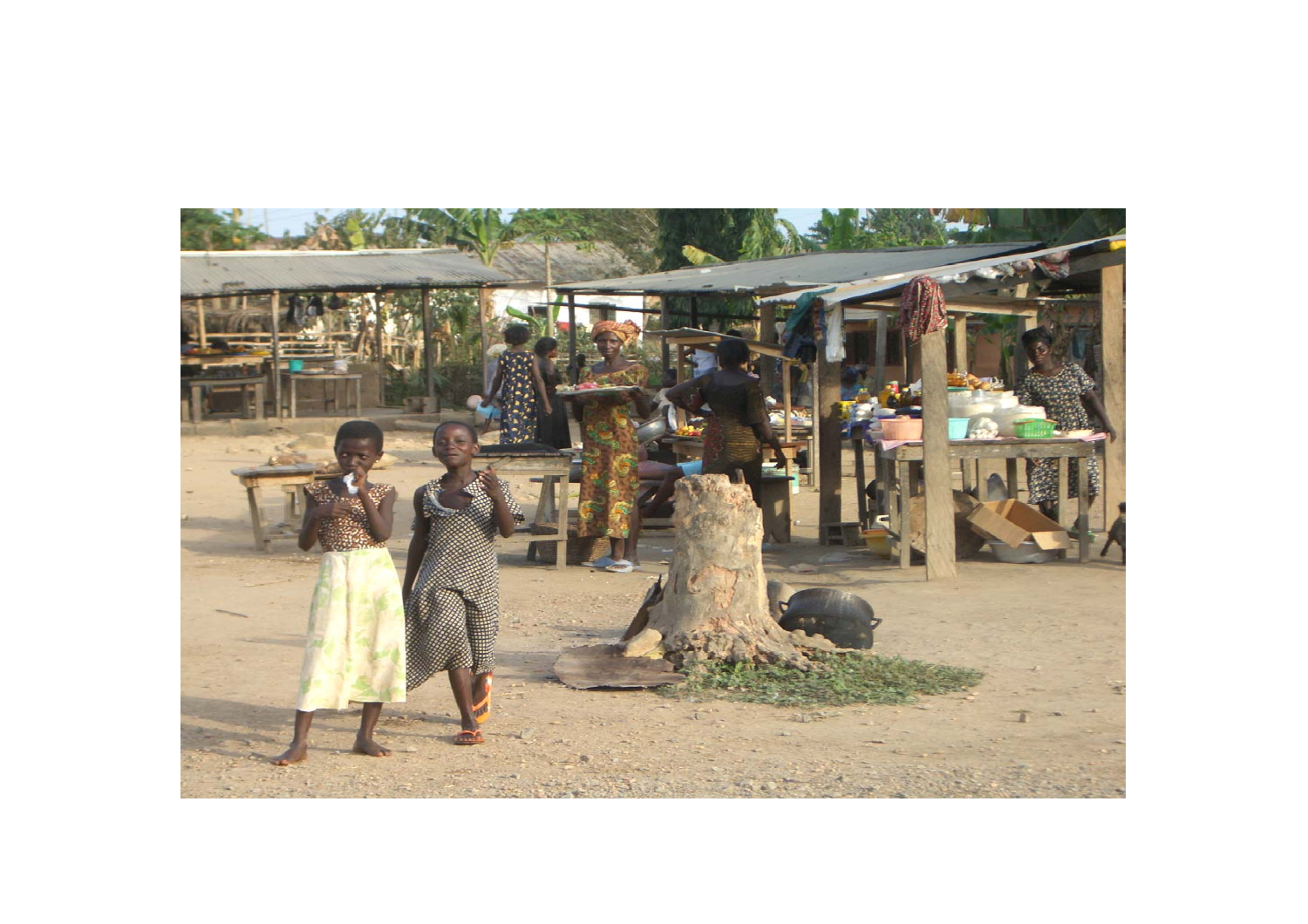Challenges around People Appropriate Levels of Education and CPD Ethical and Cultural Behaviour and ValuesServices to the PublicFacilitating in Decision Making and Conflict Resolution Enhancing Civil Society and Inclusive Cities What about Pro-Poor Activities, such as the Social Tenure Domain Model?

*Building the Capacity*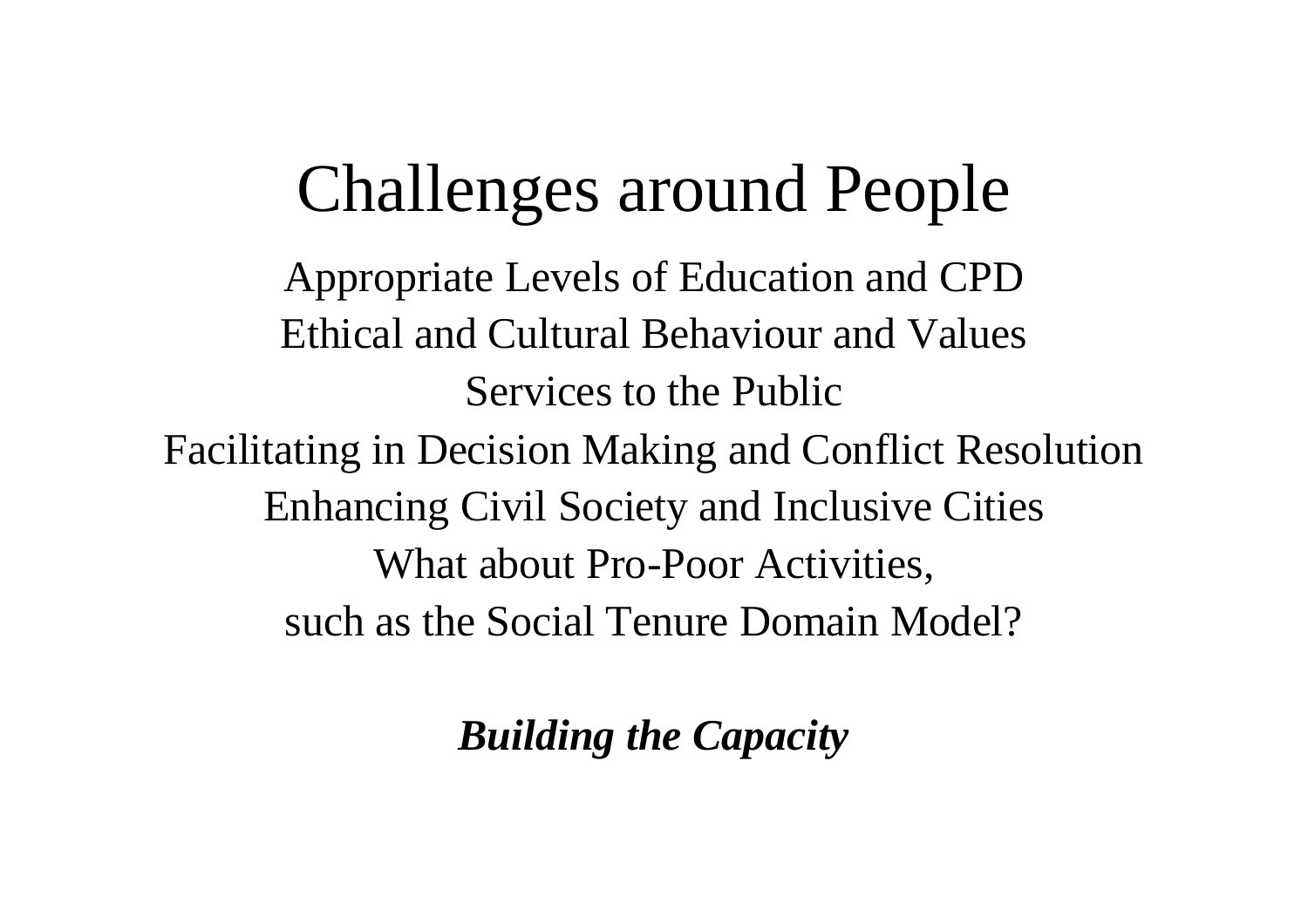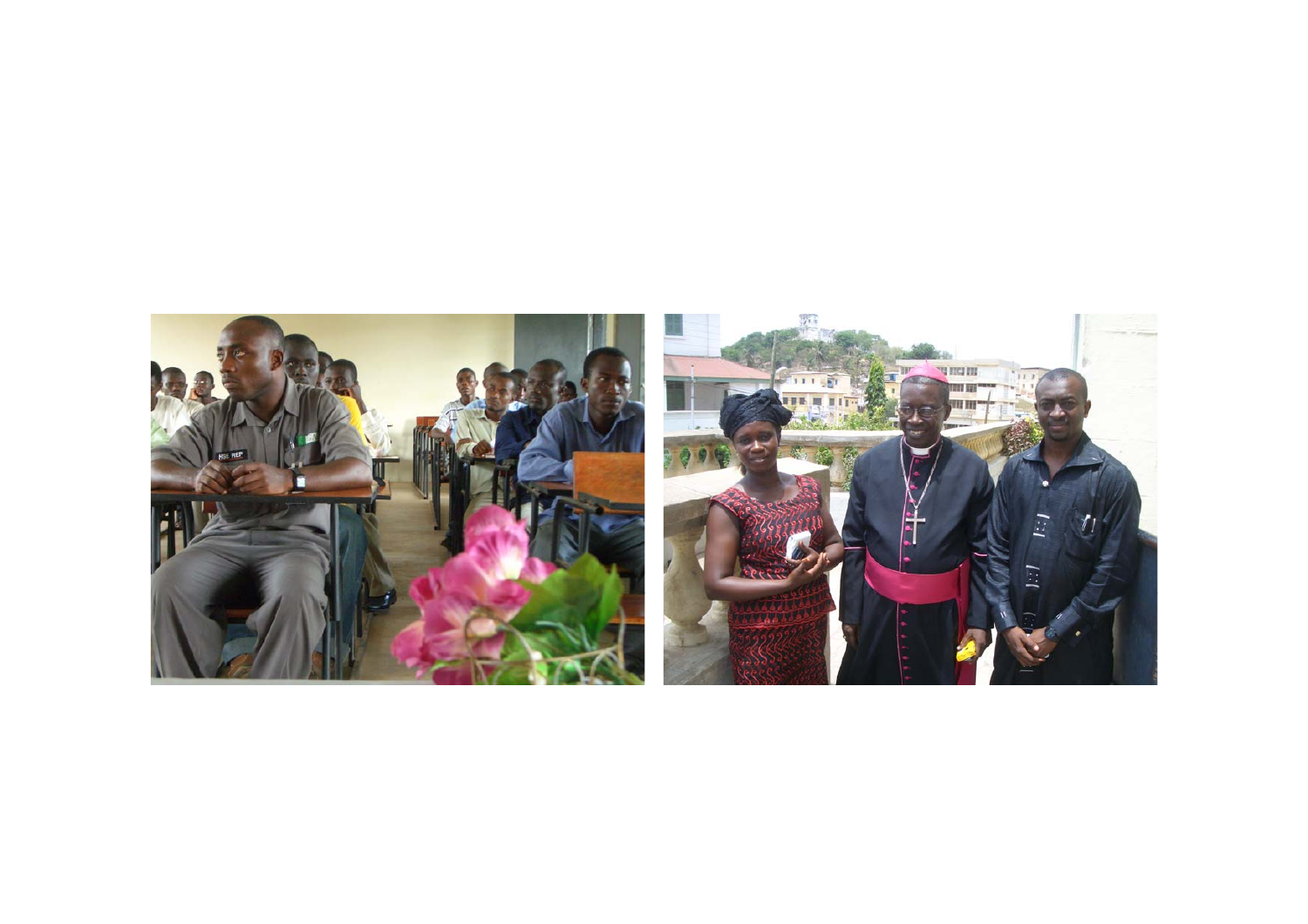# Recommendations

for succeeding to fulfil our role serving society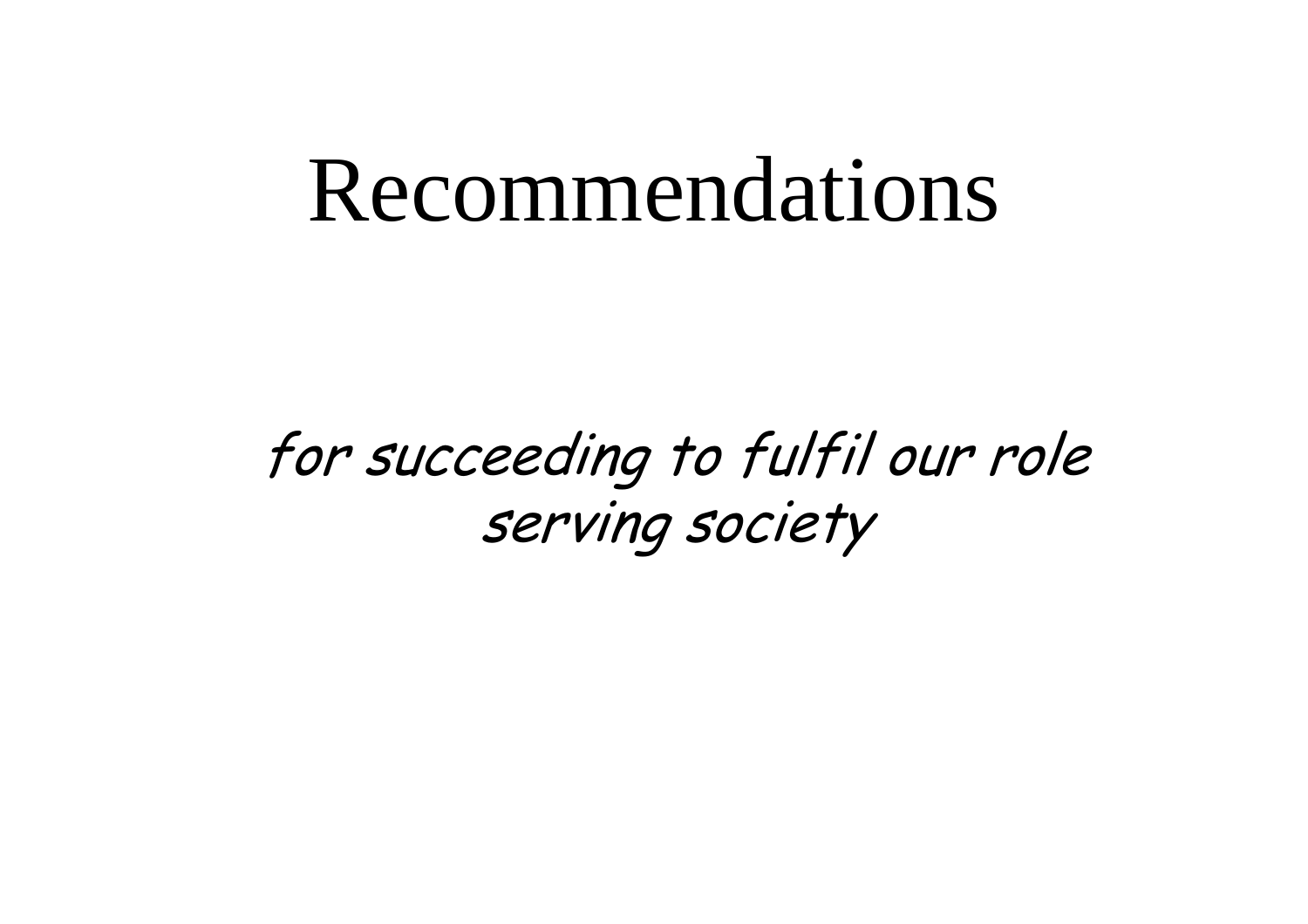### From……..Towards

• From cadastre, registry, land use planning, valuation etc, towards an integrated land management based on GDI/GIS and modern Geodetic reference framework

Think big, start small, but come to an end with cadastre. Respect the needs of society!

- From Country Reference Frames, toward an African Reference Frame (AFREF Project)
- From a tendency to focus on land issue and land management,

toward integrating with marine and coastal management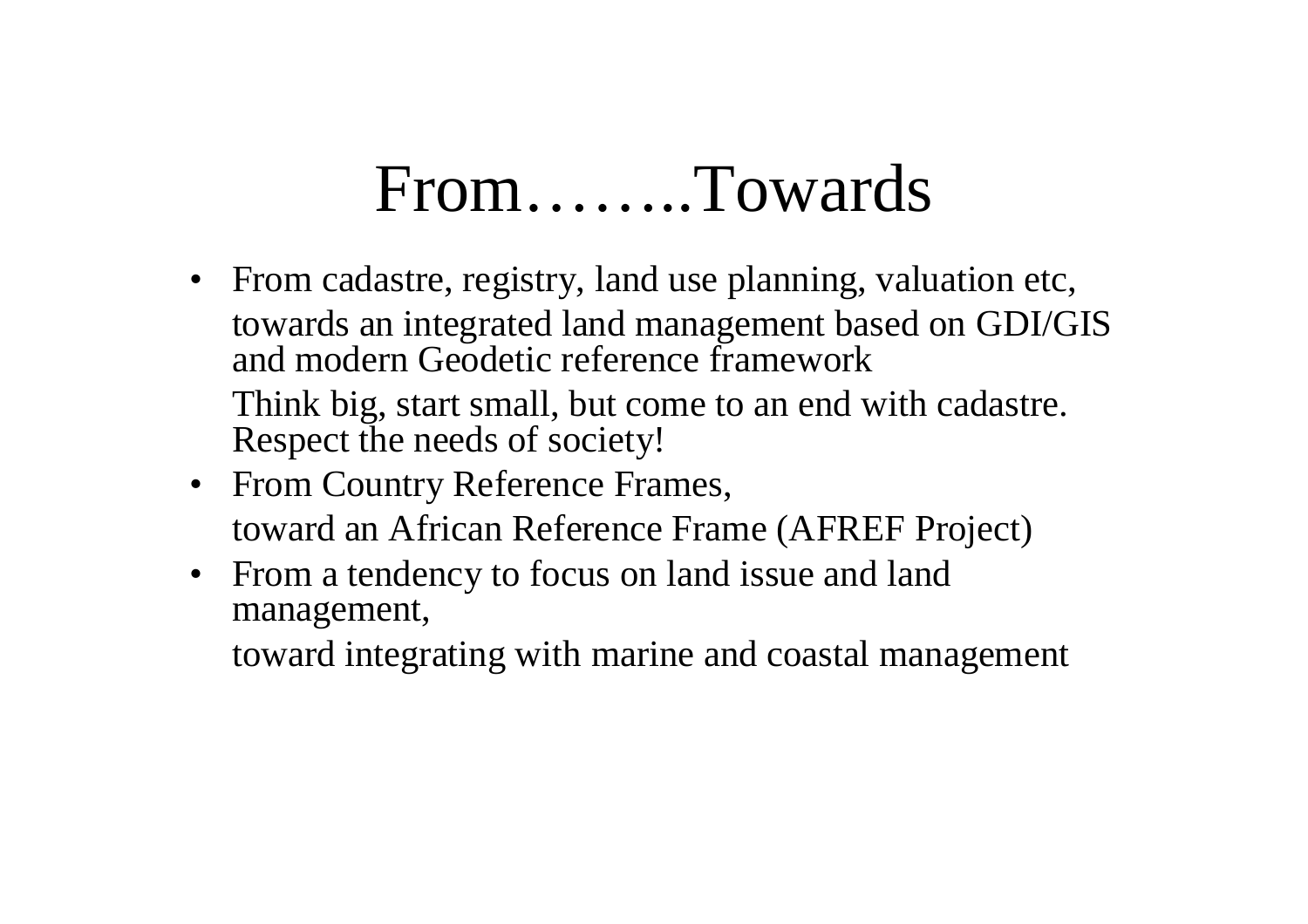### From……..Towards

• From state survey,

towards more privatisation, balancing public-private partnerships

• From single activities,

toward expanding Coordination, Cooperation, Communication (locally, nationally and globally

• From a base in sectoral education, toward a comprehensive education; "well grounded specialised generalists", at technical, managerial and policy levels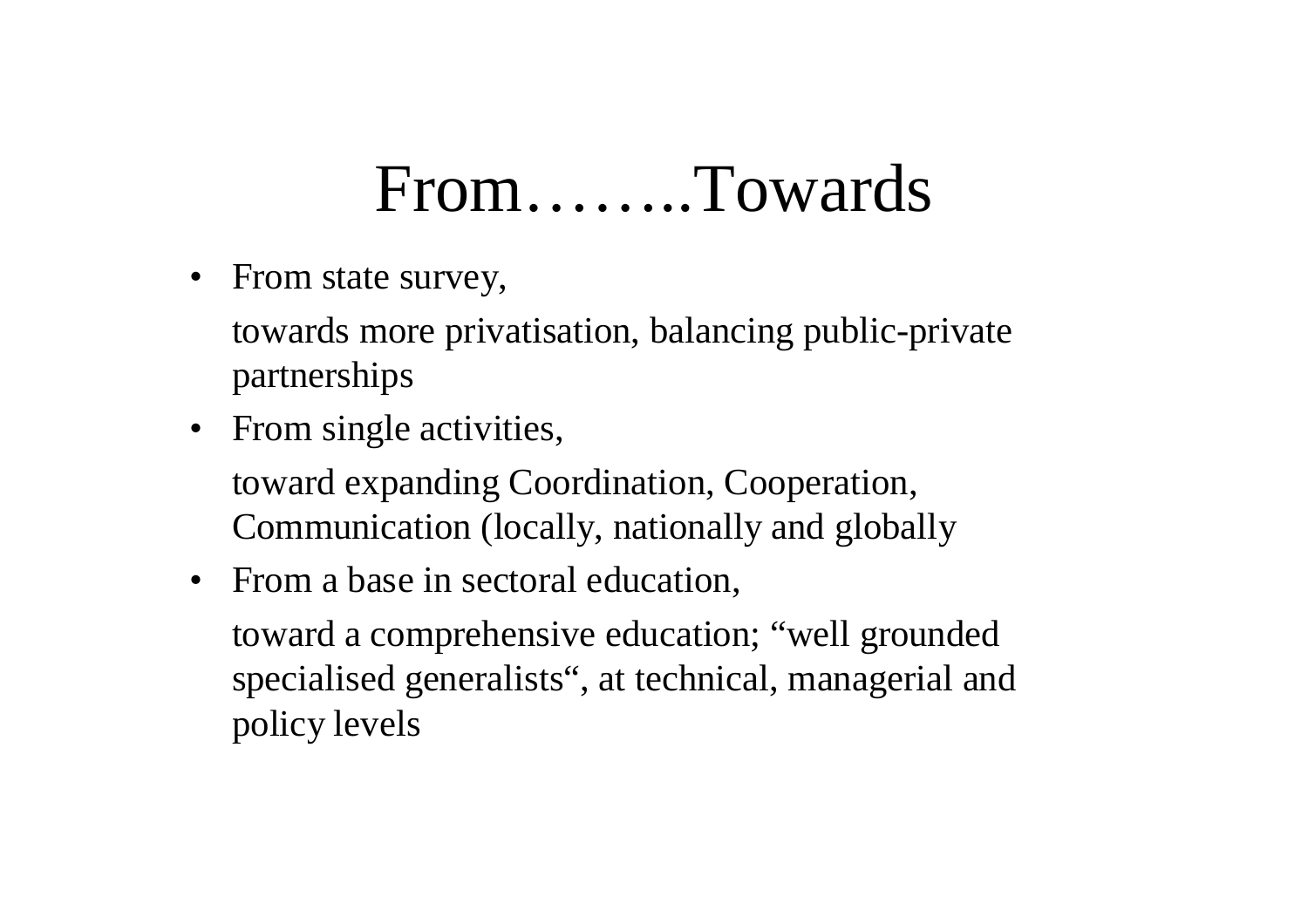## From……..Towards

- From (only) measuring and documenting, toward active participation in making strategic and planning decisions in environmental, urban and rural development.
	- ("How to make urbanisation a force for social advancement rather than deterioration ?

How to strengthen the small and medium sized towns in rural areas?)

• From nice and many words, toward reality of the lowlands and the consequential need to implement, monitor and assess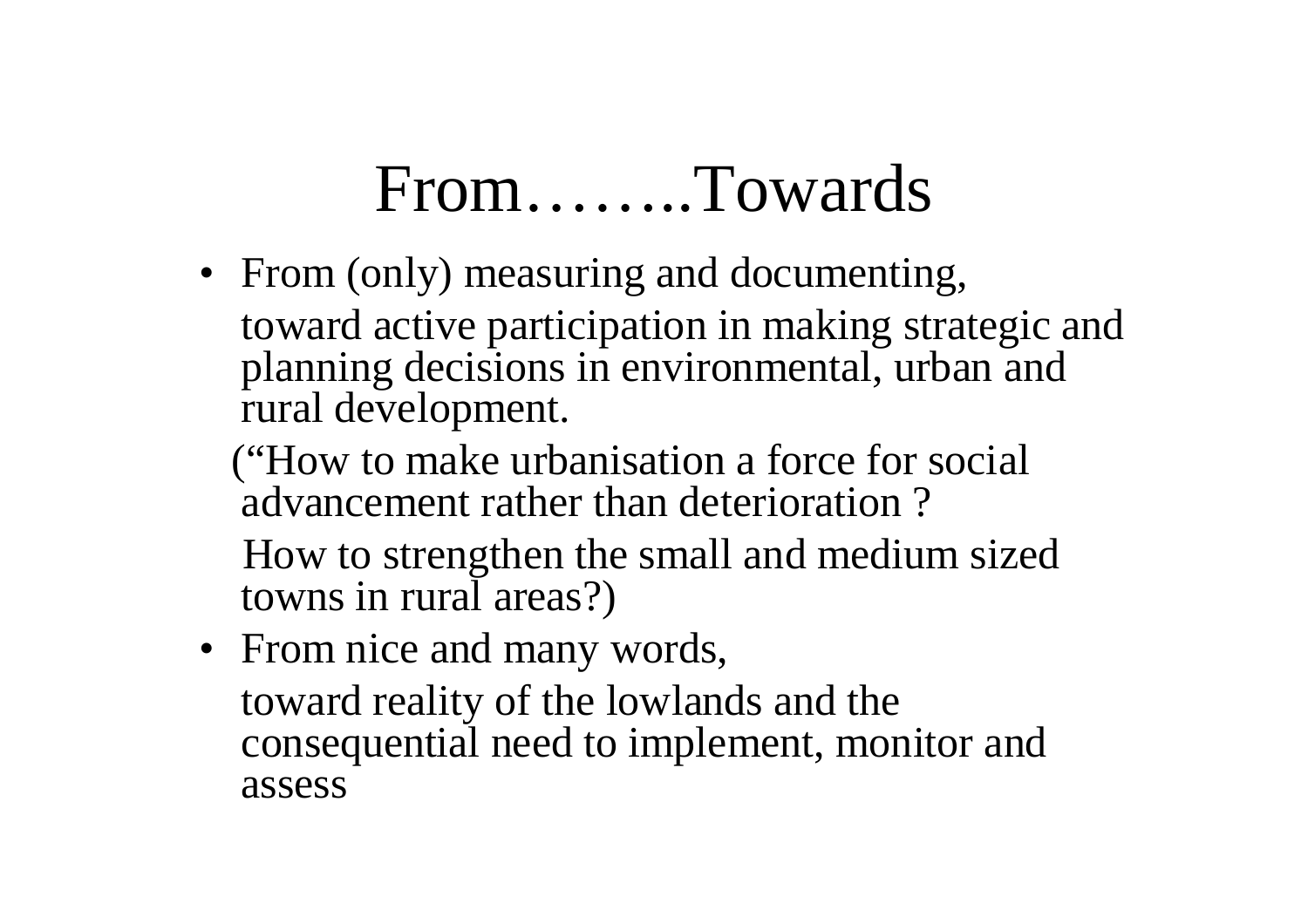# Rallying Call

10. We need

- Inspired and best educated students and young surveyors – they are our future!
- Excellent teachers, professors and researchers
- Open minded directors of survey authorities
- Courageous entrepreneurs in survey companies
- Attentive, listening politicians and the public interest
- Cooperating sister organisations and administrations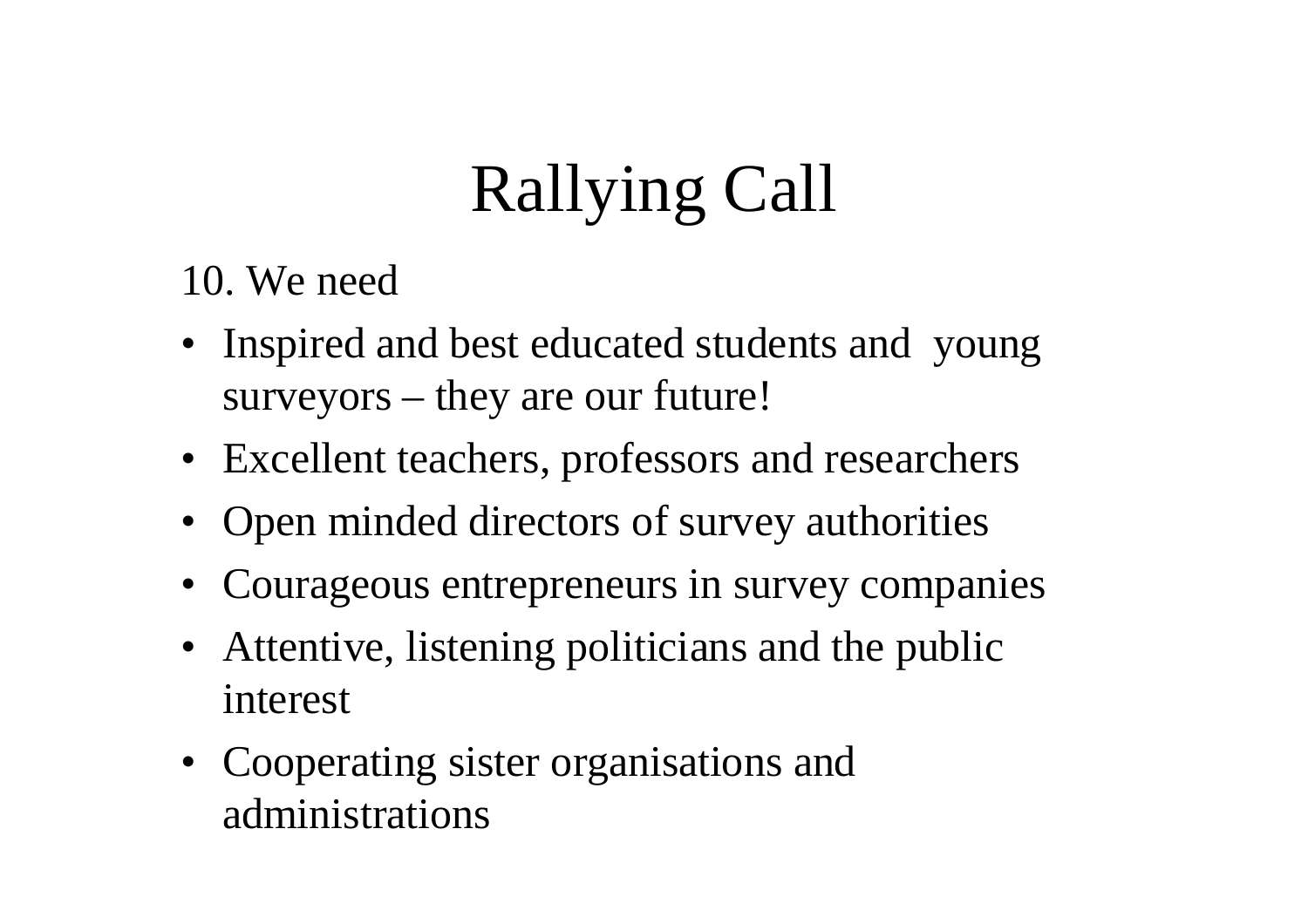# Emerging Themes

Bagamoyo, Tanzania 2006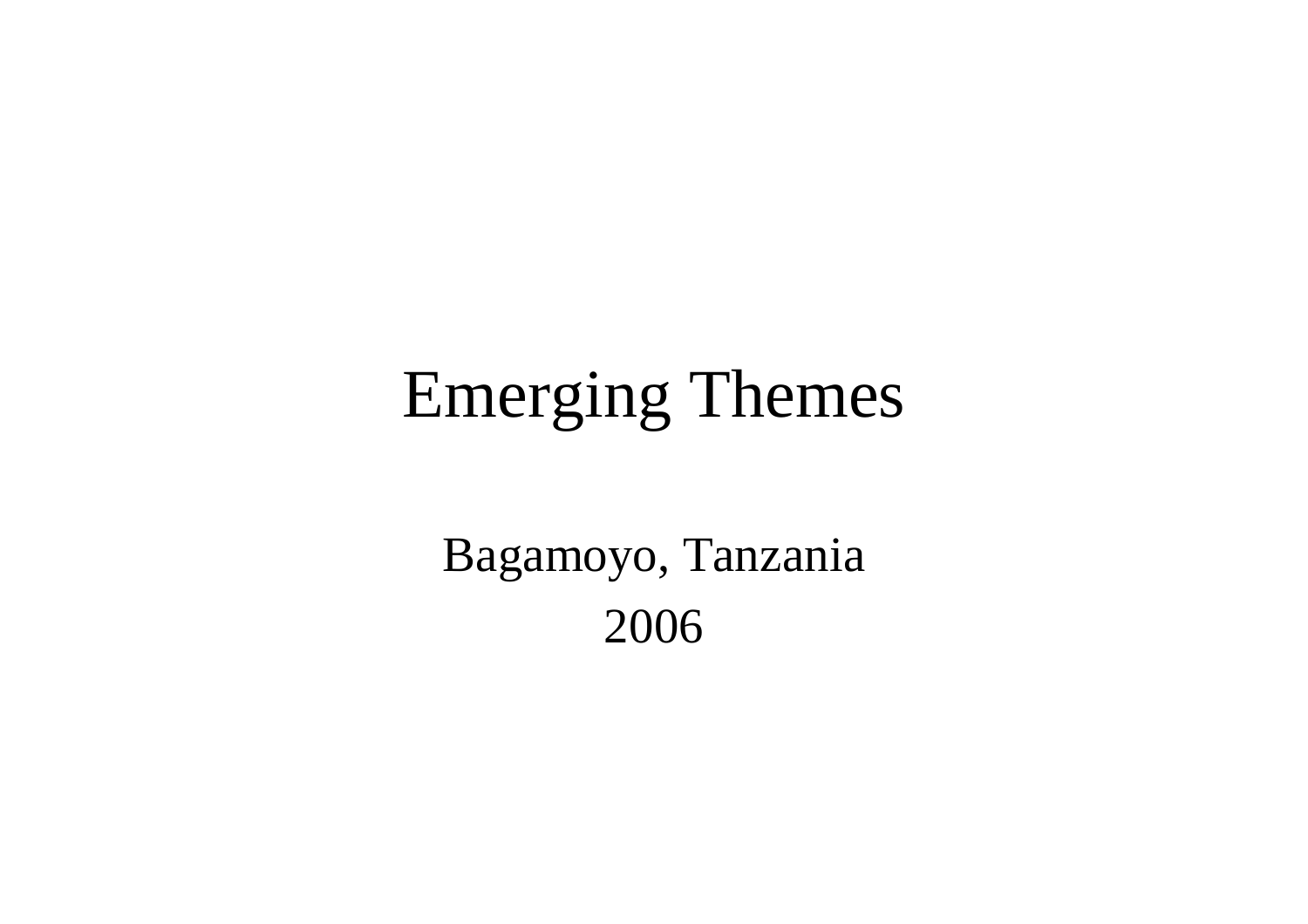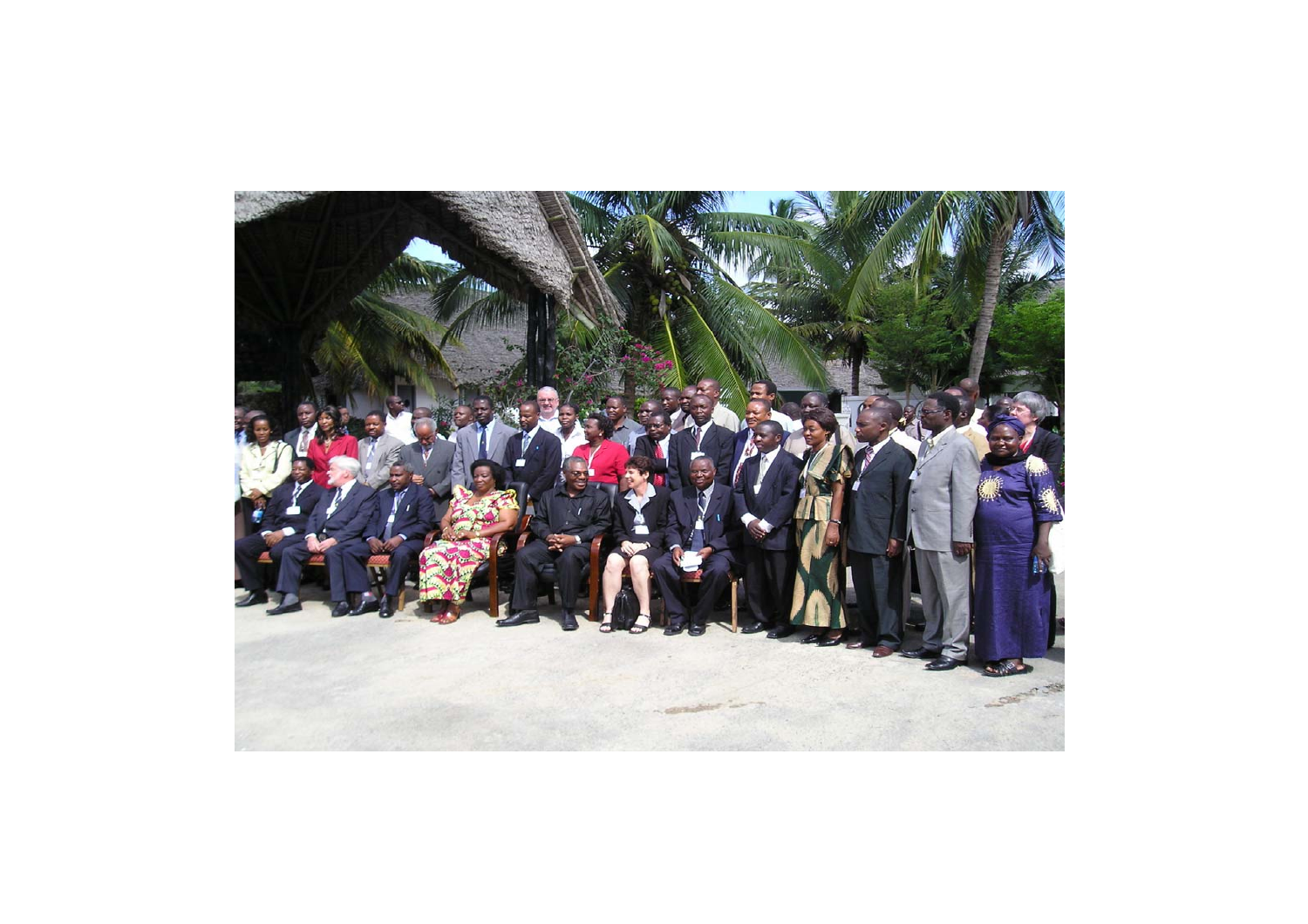### Themes

- Tenure, Equity and Titling
- Access delivery and LIS
- Urbanisation, Informal and Affordable
- HIV and Poverty Alleviation
- Capacity & Education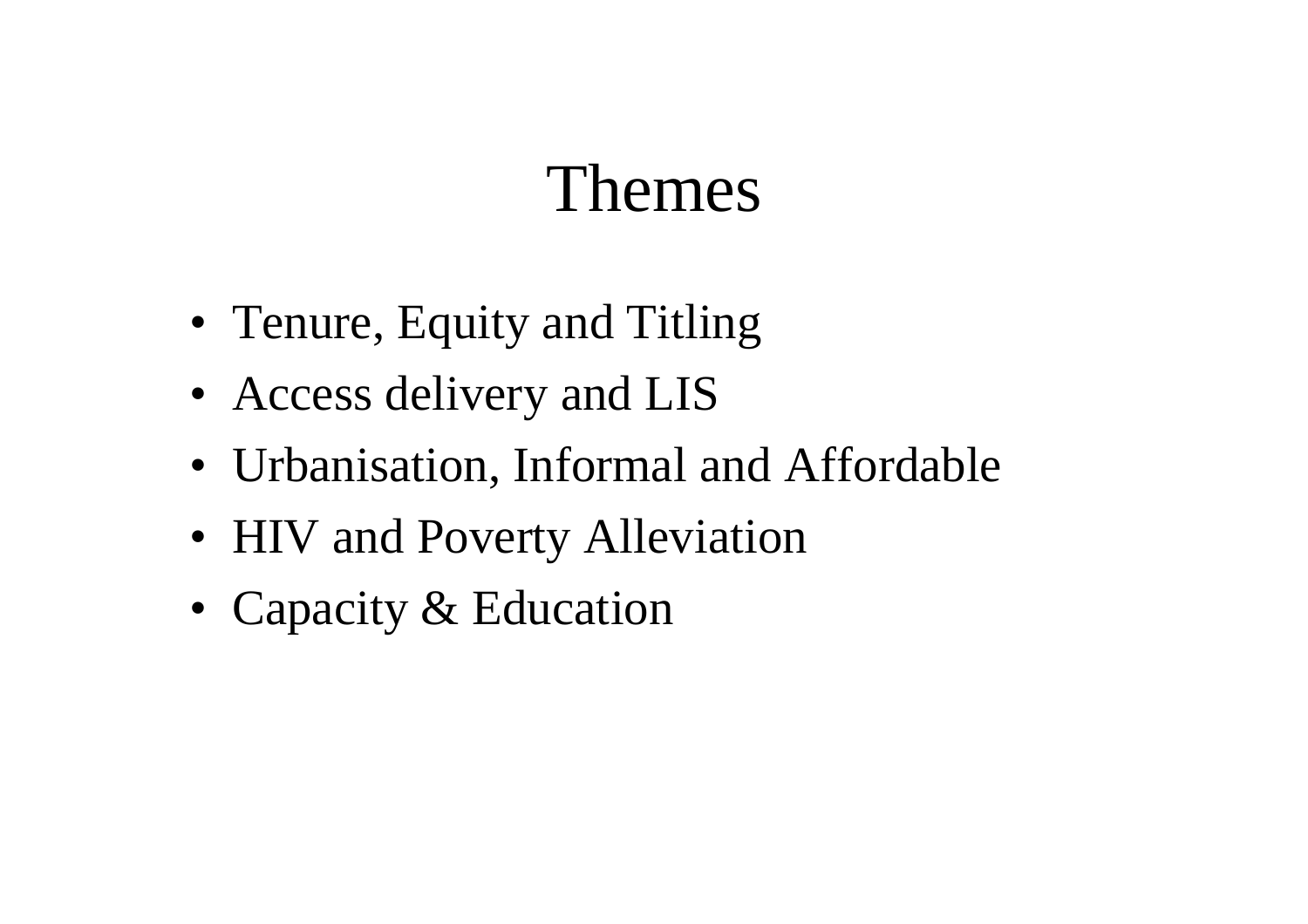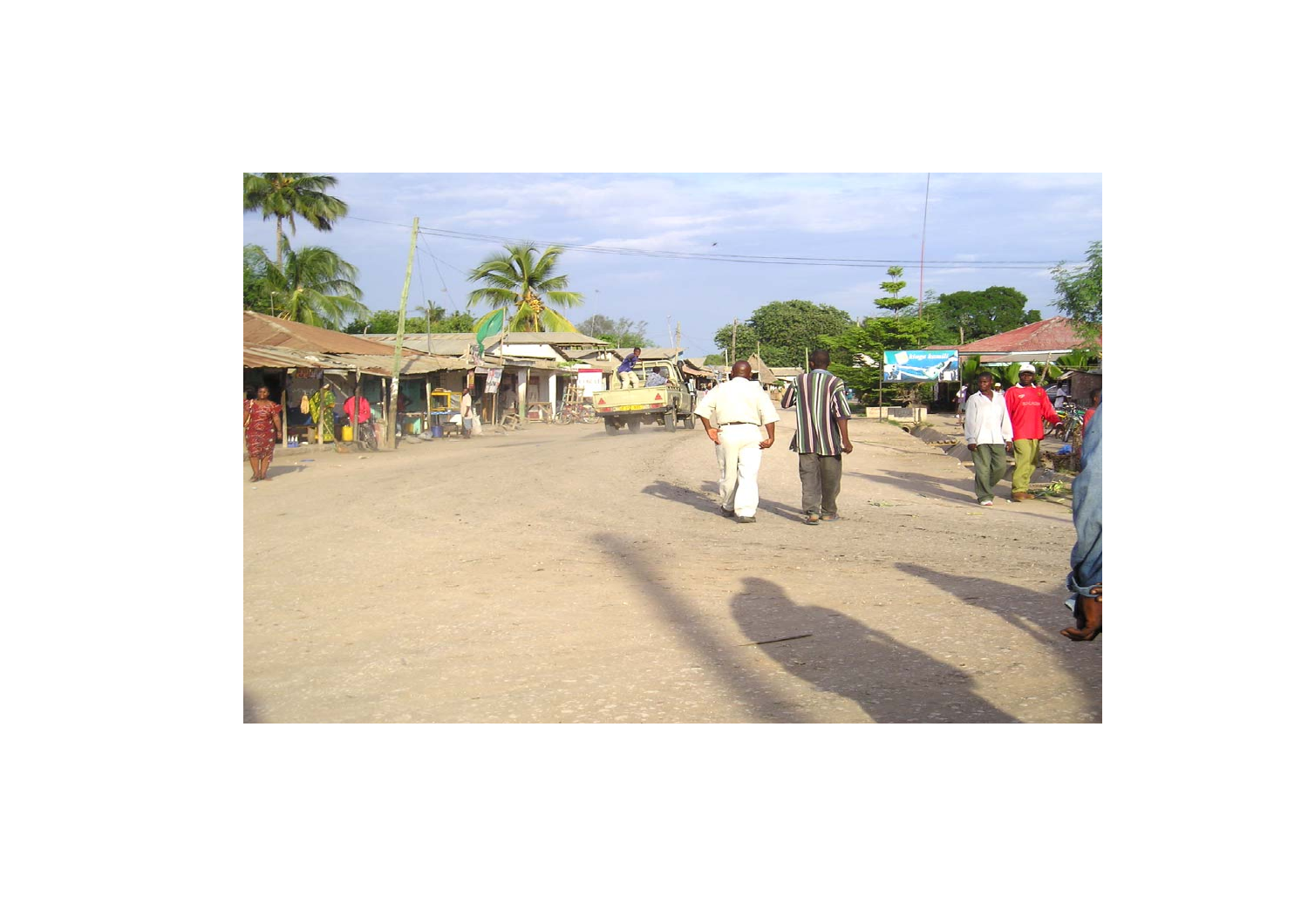# Challenges

#### **Places**

Titling, is at the forefront Contribute to UN Habitat Tools Land and infrastructure delivery **People**

Local experts Universities are the hubsCapacity of both the Young,and Mature - Continuing Professional Development *HIV impact on settlements*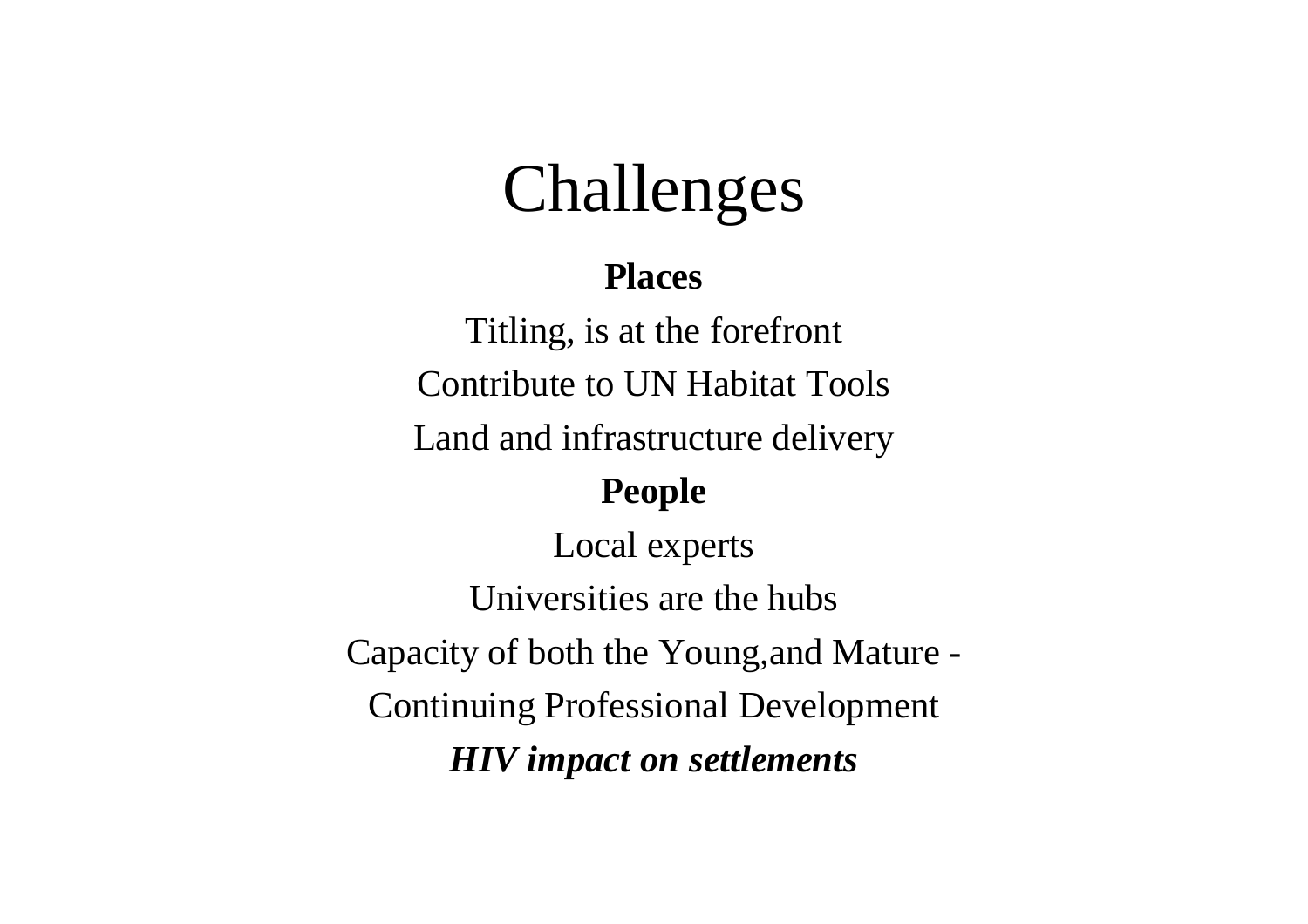

5th FIG Regional Conterence for Africa<br>Promoting Land Administration and Good Governance Accra, Ghana, March 8–11, 2006

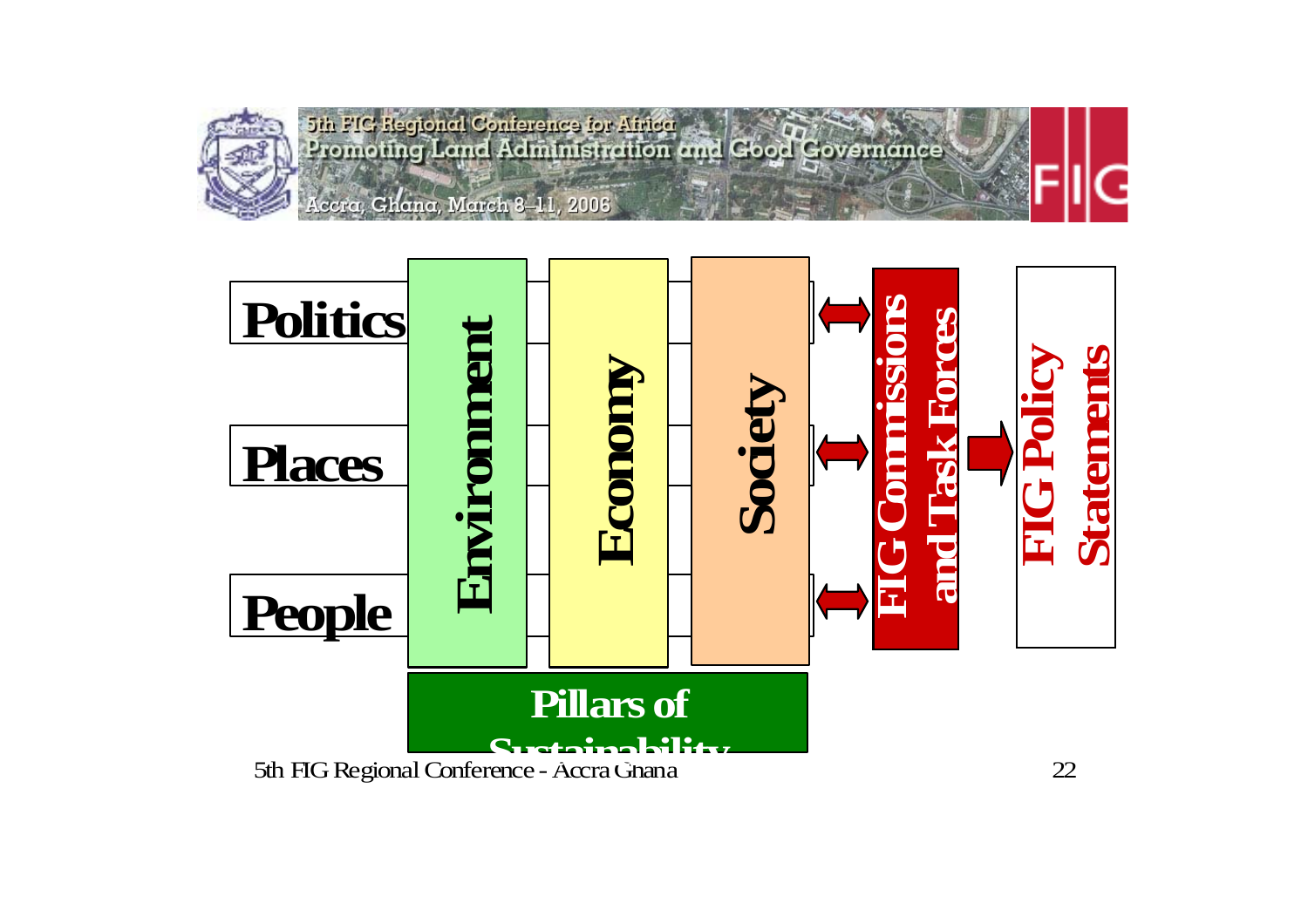### Time is of the Essence

- Proactive: Work in partnership/ strategic alliances with donors
- Cultural inheritance
- Indigenous and modern
- GLTN- Social Tenure Domain Model
- People and Places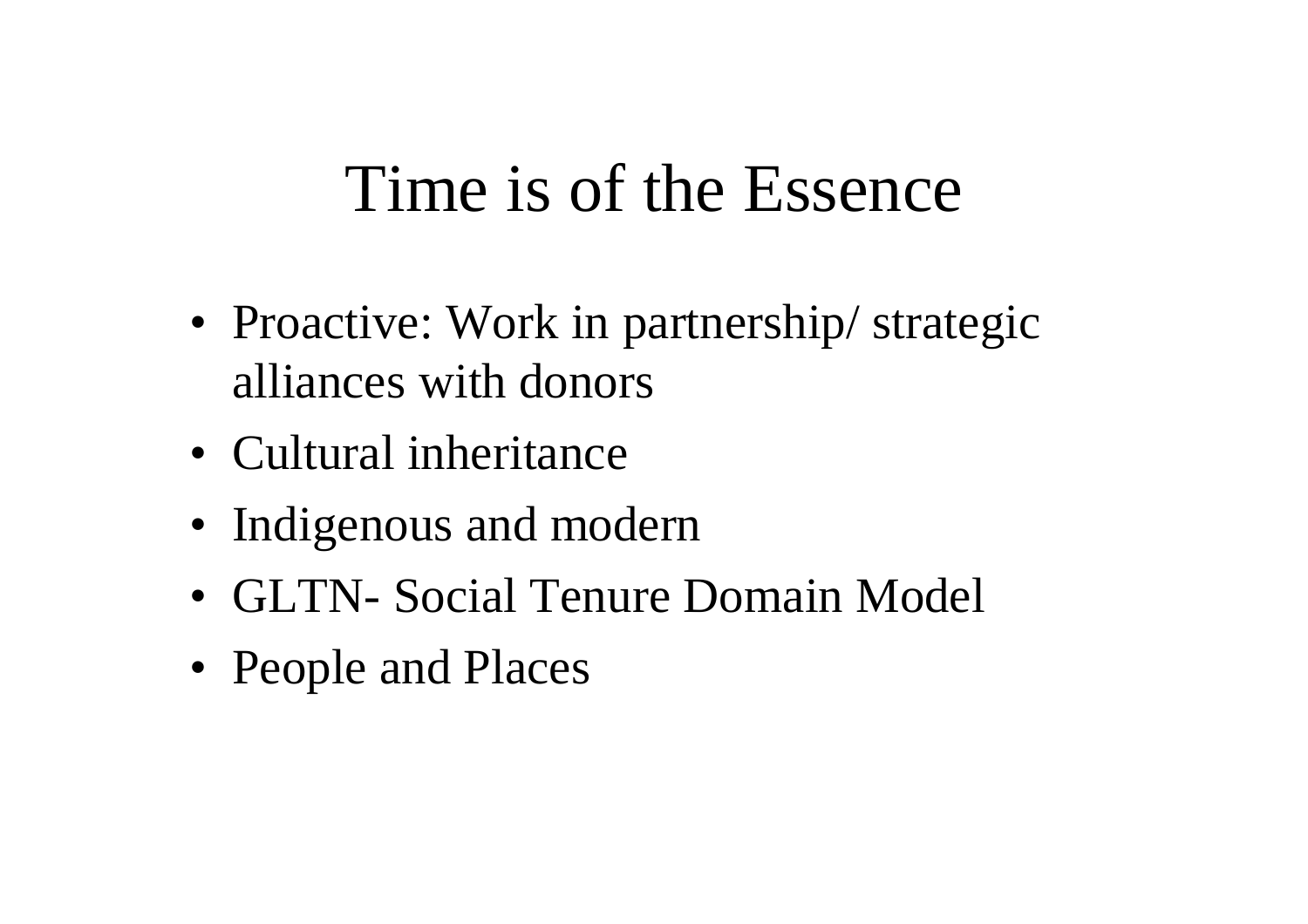# MDG 7 (11)

Poverty Alleviation, Indicators are:

- Permanent Dwelling
- Access to Sanitation
- Safe Water
- Secure Tenure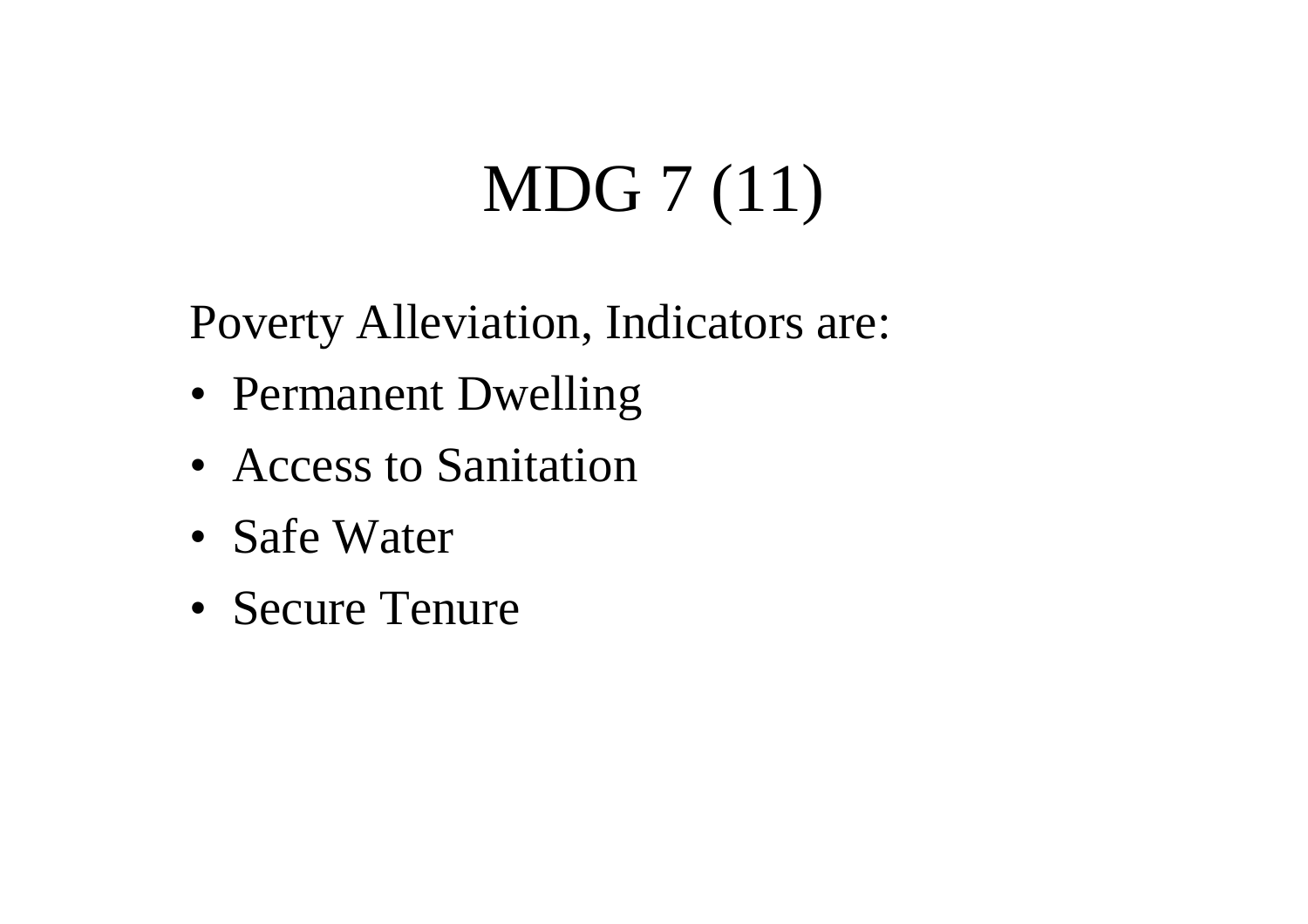# Land Administration & Management

#### Surveyors are

- Enablers for local people
- Mediators between citizens and authorities
- Advisors to politicians and state institutions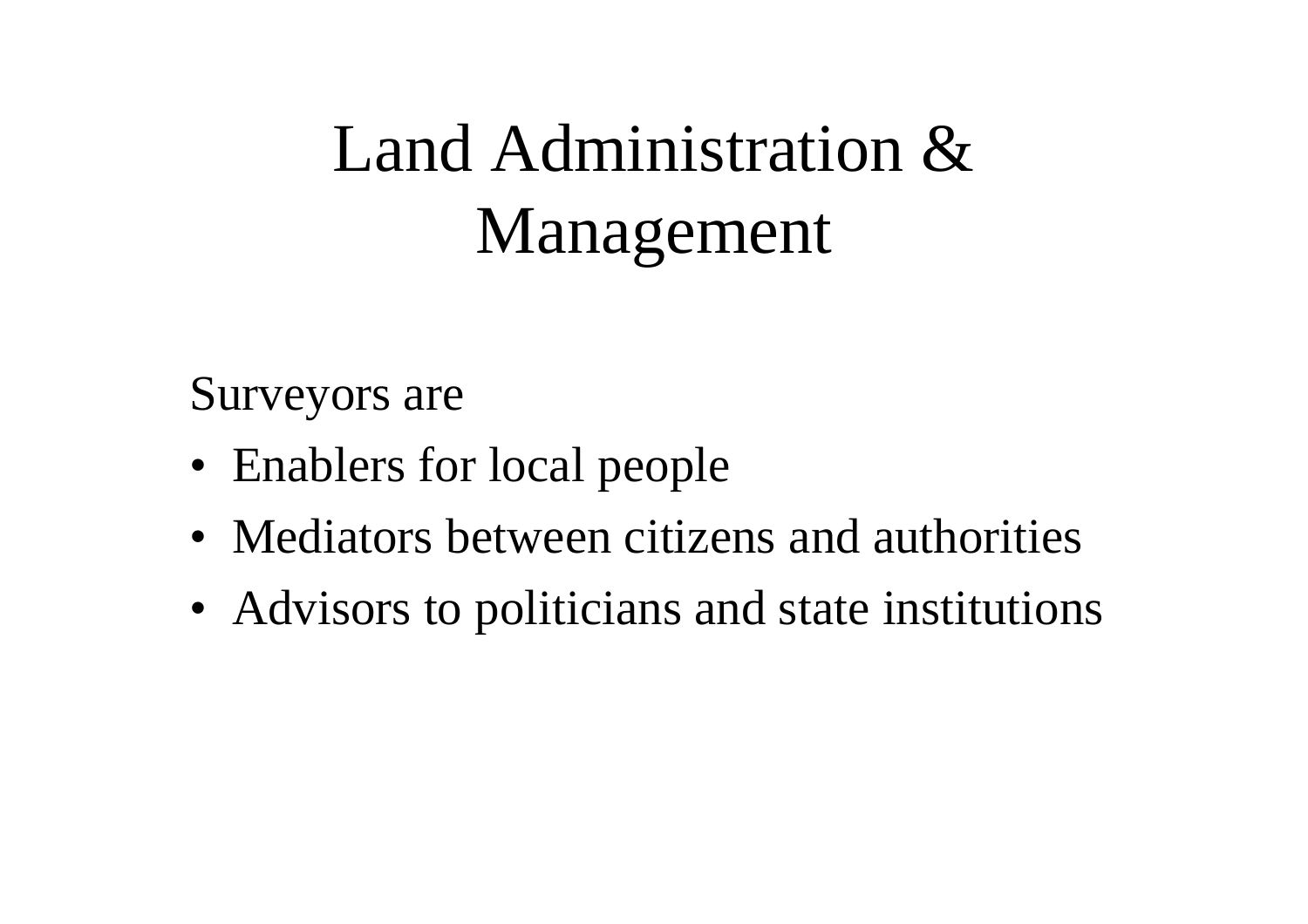# Collaboration

#### UN Habitat/ CASLE/ FIG/AFRES**To help** local organisations **to build their capacity in:**

#### **Professional Development**

–**Institutional Development**

#### **Local and Global Development**

**And to advise** politics, politicians and the public at the global and national level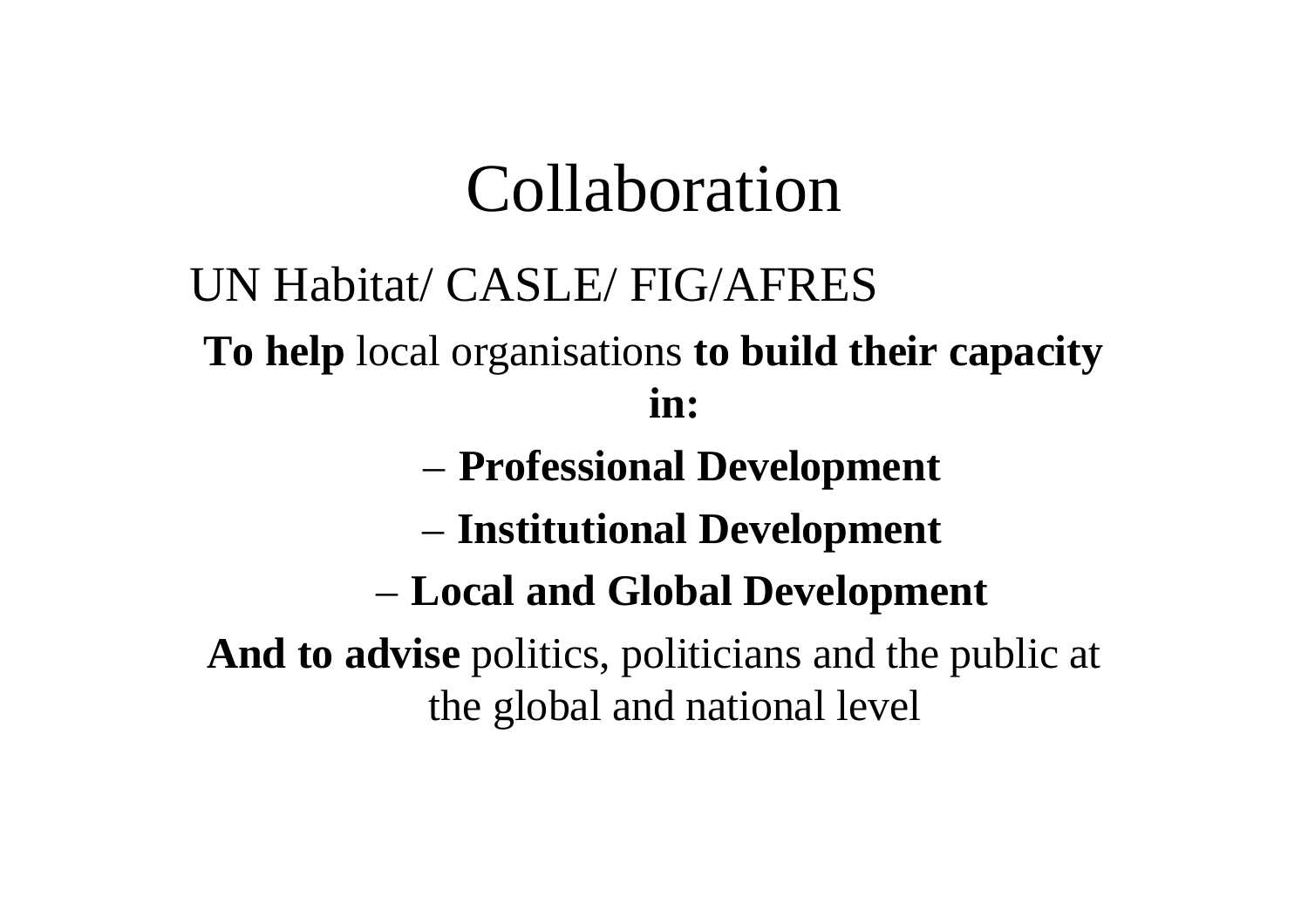# Way Forward

Think of ways

- Through Problems
- Adopting objectives, methods and tools,

and then….